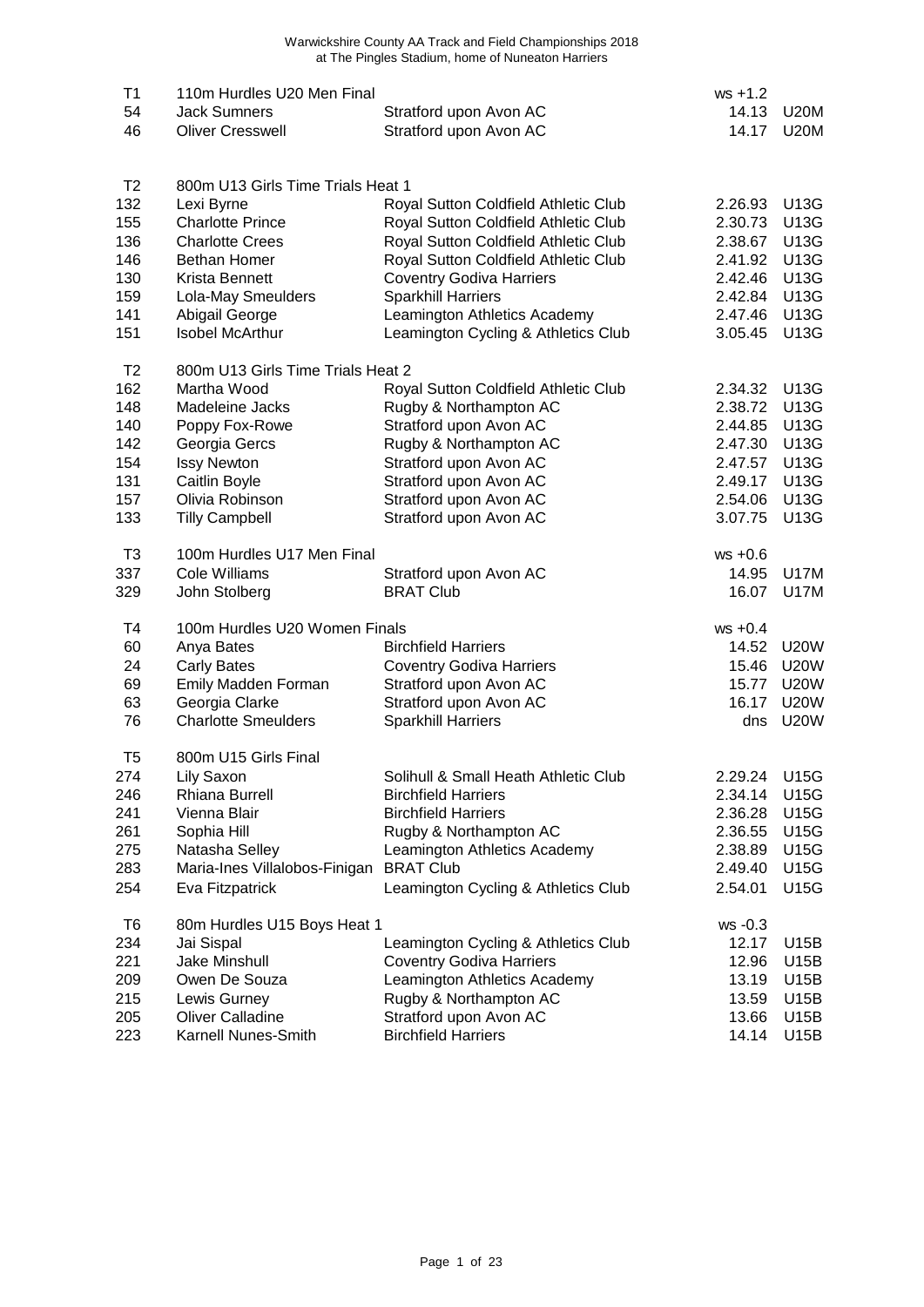| T6              | 80m Hurdles U15 Boys Heat 2 |                                      | $ws +0.9$      |                     |
|-----------------|-----------------------------|--------------------------------------|----------------|---------------------|
| 226             | Charlie Panayiotou          | Solihull & Small Heath Athletic Club | 12.23          | U15B                |
| 219             | Rio Maye                    | <b>Coventry Godiva Harriers</b>      | 12.95          | U15B                |
|                 |                             |                                      |                |                     |
| 235             | Benjamin Steele             | Solihull & Small Heath Athletic Club | 13.18<br>13.22 | U15B<br><b>U15B</b> |
| 203             | Matthew Bexson              | Stratford upon Avon AC               |                |                     |
| 207             | <b>Freddie Clemons</b>      | Stratford upon Avon AC               | 13.35          | U15B                |
| 214             | <b>Harry Gravelsons</b>     | Stratford upon Avon AC               | 17.24          | U15B                |
| T7              | 80m Hurdles U17 Women Final |                                      | $ws +0.6$      |                     |
| 365             | Anna Poole                  | <b>Coventry Godiva Harriers</b>      | 12.01          | <b>U17W</b>         |
| 360             | Georgina McCunn             | <b>Coventry Godiva Harriers</b>      | 12.18          | <b>U17W</b>         |
| 377             | Jasmine Williams            | Stratford upon Avon AC               | 12.63          | <b>U17W</b>         |
| 371             | Lucy Smith                  | Stratford upon Avon AC               | 13.12          | <b>U17W</b>         |
| 345             | <b>Maddie Clark</b>         | Stratford upon Avon AC               | 13.38          | <b>U17W</b>         |
| 350             | Amy Gemmill                 | Solihull & Small Heath Athletic Club | 14.61          | <b>U17W</b>         |
| 351             | <b>Charlotte Gravelsons</b> | Stratford upon Avon AC               | 15.28          | <b>U17W</b>         |
| T <sub>8</sub>  | 800m U17 Women Heat 1       |                                      |                |                     |
| 342             | <b>Rosie Cale</b>           | Leamington Cycling & Athletics Club  | 2.28.45        | <b>U17W</b>         |
| 370             |                             | Stratford upon Avon AC               |                | <b>U17W</b>         |
|                 | Imogen Sheppard             |                                      | 2.29.05        |                     |
| 347             | <b>Annabel Dalby</b>        | Solihull & Small Heath Athletic Club | 2.29.80        | <b>U17W</b>         |
| 358             | Sian Lewis                  | Tamworth AC                          | 2.31.46        | U17W                |
| 357             | Poppy Jones                 | <b>Birchfield Harriers</b>           | 2.39.64        | U17W                |
| 341             | Ellie Bryan                 | Stratford upon Avon AC               | 2.42.85        | <b>U17W</b>         |
| T8              | 800m U17 Women Heat 2       |                                      |                |                     |
| 353             | <b>Charlotte Hey</b>        | Royal Sutton Coldfield Athletic Club | 2.26.82        | <b>U17W</b>         |
| 339             | Freya Bennett               | <b>Coventry Godiva Harriers</b>      | 2.27.18        | <b>U17W</b>         |
| 362             | Daisy Musk                  | Stratford upon Avon AC               | 2.27.54        | <b>U17W</b>         |
| 364             | <b>Chloe Pettitt</b>        | <b>Birchfield Harriers</b>           | 2.31.77        | <b>U17W</b>         |
| 348             | Kate Dufty                  | Stratford upon Avon AC               | 2.38.35        | <b>U17W</b>         |
| 352             | Rositsa Gugutkova           | Leamington Cycling & Athletics Club  | 2.51.45        | <b>U17W</b>         |
| T9              | 75m Hurdles U13 Boys Final  |                                      | ws -0.1        |                     |
| 110             | Zac Humphries               | <b>BRAT Club</b>                     | 13.35          | U13B                |
| 107             | <b>Robert Gemmill</b>       | Solihull & Small Heath Athletic Club | 14.04          | U13B                |
| 105             | <b>Ethan Cook</b>           | Royal Sutton Coldfield Athletic Club | 14.46          | U13B                |
| 129             | Linden Williams             | Stratford upon Avon AC               | 15.06          | U13B                |
| 113             | Zach McKenzie               | Stratford upon Avon AC               | 15.70          | U13B                |
| 117             | Will Poulten                | Stratford upon Avon AC               | 16.35          | U13B                |
|                 |                             |                                      |                |                     |
| T <sub>10</sub> | 75m Hurdles U15 Girls Final |                                      | $ws -0.3$      |                     |
| 252             | Sophia Deans                | <b>Birchfield Harriers</b>           | 11.62          | U15G                |
| 251             | Jessica Day                 | <b>Nuneaton Harriers AC</b>          | 11.94          | U15G                |
| 264             | Millie Leighton             | Stratford upon Avon AC               | 11.96          | U15G                |
| 268             | Thea Mort                   | Leamington Athletics Academy         | 13.36          | U15G                |
| 259             | Robin Greenwood             | Leamington Cycling & Athletics Club  | 13.47          | U15G                |
| 253             | Anna Farrow                 | Rugby & Northampton AC               | 14.12          | <b>U15G</b>         |
| 273             | Mica Quinn                  | Rugby & Northampton AC               | 14.19          | <b>U15G</b>         |
| 278             | Kamiya Smith                | <b>Coventry Godiva Harriers</b>      | dnf            | <b>U15G</b>         |
| T11             | 800m U20 Women Final        |                                      |                |                     |
| 75              | Jessica Sheppard            | Stratford upon Avon AC               | 2.25.72        | <b>U20W</b>         |
| 70              | Caitlin McMorrow            | <b>Birchfield Harriers</b>           | 2.26.89        | <b>U20W</b>         |
| 82              | Olivia Worth                | <b>Birchfield Harriers</b>           | 2.27.11        | <b>U20W</b>         |
| 80              | Izabella Thompson           | <b>Sparkhill Harriers</b>            | 2.28.30        | <b>U20W</b>         |
| 78              | Amelia Starling             | <b>Coventry Godiva Harriers</b>      | 2.29.81        | <b>U20W</b>         |
| 67              | Ellen Humpherston           | Royal Sutton Coldfield Athletic Club | 2.30.30        | <b>U20W</b>         |
|                 |                             |                                      |                |                     |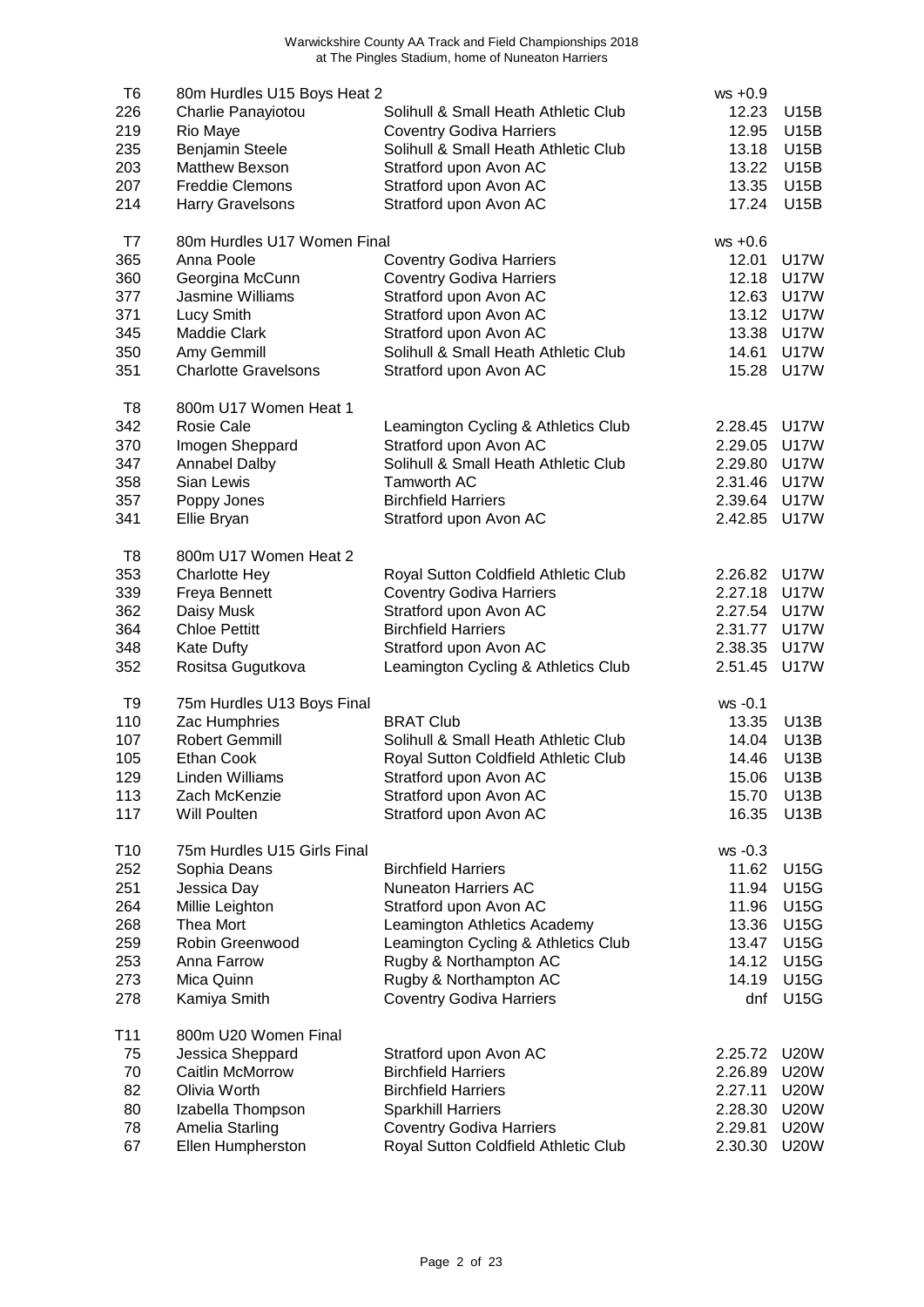| T12<br>143<br>156<br>161<br>153<br>139                                  | 70m Hurdles U13 Girls Final<br>Eve Godsal<br><b>Charlotte Ratley</b><br>Annabelle Wolverson<br><b>Holly Newton</b><br>Annalise Foxon-Day                                     | <b>BRAT Club</b><br>Leamington Athletics Academy<br>Stratford upon Avon AC<br>Stratford upon Avon AC<br>Daventry AAC                                                                                                                  | ws -0.8<br>12.53<br>12.70<br>13.68<br>14.09<br>14.49                               | U13G<br>U13G<br>U13G<br>U13G<br>U13G                                                     |
|-------------------------------------------------------------------------|------------------------------------------------------------------------------------------------------------------------------------------------------------------------------|---------------------------------------------------------------------------------------------------------------------------------------------------------------------------------------------------------------------------------------|------------------------------------------------------------------------------------|------------------------------------------------------------------------------------------|
| 152<br>141                                                              | <b>Isabel Mur</b><br>Abigail George                                                                                                                                          | Rugby & Northampton AC<br>Leamington Athletics Academy                                                                                                                                                                                | 14.67<br>16.49                                                                     | U13G<br>U13G                                                                             |
| T <sub>13</sub><br>121<br>103<br>127<br>104<br>125<br>107<br>110<br>129 | 100m U13 Boys Heat 1<br>Jayden Smith<br>Caleb Coley<br>Charlie Whorrod<br>Joshua Coley<br><b>James Verralls</b><br><b>Robert Gemmill</b><br>Zac Humphries<br>Linden Williams | <b>Coventry Godiva Harriers</b><br><b>Birchfield Harriers</b><br>Stratford upon Avon AC<br><b>Birchfield Harriers</b><br>Stratford upon Avon AC<br>Solihull & Small Heath Athletic Club<br><b>BRAT Club</b><br>Stratford upon Avon AC | $ws + 1.2$<br>12.93<br>13.54<br>13.65<br>14.04<br>14.24<br>14.25<br>14.32<br>14.73 | <b>U13B</b><br><b>U13B</b><br><b>U13B</b><br>U13B<br>U13B<br>U13B<br><b>U13B</b><br>U13B |
| T13<br>122<br>124<br>120<br>113<br>106<br>126<br>108                    | 100m U13 Boys Heat 2<br>Lewis Spilletts<br>Rusciano Thomas-Riley<br>James Selley<br>Zach McKenzie<br><b>Fraser Cook</b><br>Tom Weaver<br>Harry Hibbert                       | Rugby & Northampton AC<br><b>Coventry Godiva Harriers</b><br>Leamington Athletics Academy<br>Stratford upon Avon AC<br>Royal Sutton Coldfield Athletic Club<br>Stratford upon Avon AC<br>Stratford upon Avon AC                       | $ws + 1.2$<br>13.00<br>13.12<br>13.89<br>13.97<br>14.42<br>15.12<br>16.24          | U13B<br>U13B<br><b>U13B</b><br><b>U13B</b><br><b>U13B</b><br><b>U13B</b><br><b>U13B</b>  |
| T14<br>212<br>220<br>222<br>201<br>209<br>216                           | 100m U15 Boys Heat 1<br>Matt French<br>Stephen McKenzie<br>Corey Nealon<br>Matthew Ashbourne<br>Owen De Souza<br><b>Finley Hay</b>                                           | <b>Coventry Godiva Harriers</b><br>Rugby & Northampton AC<br><b>Coventry Godiva Harriers</b><br>Leamington Cycling & Athletics Club<br>Leamington Athletics Academy<br><b>Birchfield Harriers</b>                                     | $ws +0.0$<br>11.84<br>12.47<br>12.62<br>13.03<br>13.04<br>13.42                    | U15B<br>U15B<br><b>U15B</b><br><b>U15B</b><br>U15B<br><b>U15B</b>                        |
| T14<br>226<br>223<br>218<br>203<br>225                                  | 100m U15 Boys Heat 2<br>Charlie Panayiotou<br>Karnell Nunes-Smith<br>Sam Jephcote<br><b>Matthew Bexson</b><br>Aaron Oshenye                                                  | Solihull & Small Heath Athletic Club<br><b>Birchfield Harriers</b><br><b>Nuneaton Harriers AC</b><br>Stratford upon Avon AC<br>Royal Sutton Coldfield Athletic Club                                                                   | $ws +0.0$<br>12.89<br>13.16<br>13.42<br>14.31                                      | 12.34 U15B<br>U15B<br>U15B<br>U15B<br>U15B                                               |
| T15<br>337<br>303<br>305<br>313<br>315<br>321                           | 100m U17 Men Heat 1<br>Cole Williams<br>Kyle Boden<br>Nick Butler<br><b>William Humphreys</b><br>Conor Jelley<br>Romaan Miah                                                 | Stratford upon Avon AC<br><b>Birchfield Harriers</b><br>Stratford upon Avon AC<br>Stratford upon Avon AC<br>Leamington Athletics Academy<br><b>Sparkhill Harriers</b>                                                                 | $ws + 1.0$<br>11.69<br>11.88<br>11.92<br>12.47<br>12.78<br>12.93                   | U17M<br><b>U17M</b><br>U17M<br>U17M<br>U17M<br><b>U17M</b>                               |
| T <sub>15</sub><br>325<br>335<br>318<br>324<br>326<br>311               | 100m U17 Men Heat 2<br>Oluwatobi Oke<br><b>Bradley Whitehead</b><br>Jonathan Knox<br>Jordan Mukalazi<br>Alex Powell<br><b>Taylor Harrison</b>                                | <b>Coventry Godiva Harriers</b><br>Rugby & Northampton AC<br><b>Coventry Godiva Harriers</b><br><b>Coventry Godiva Harriers</b><br>Stratford upon Avon AC<br>Rugby & Northampton AC                                                   | $ws +0.4$<br>11.42<br>11.49<br>11.87<br>12.00<br>12.11<br>12.81                    | U17M<br>U17M<br>U17M<br><b>U17M</b><br>U17M<br><b>U17M</b>                               |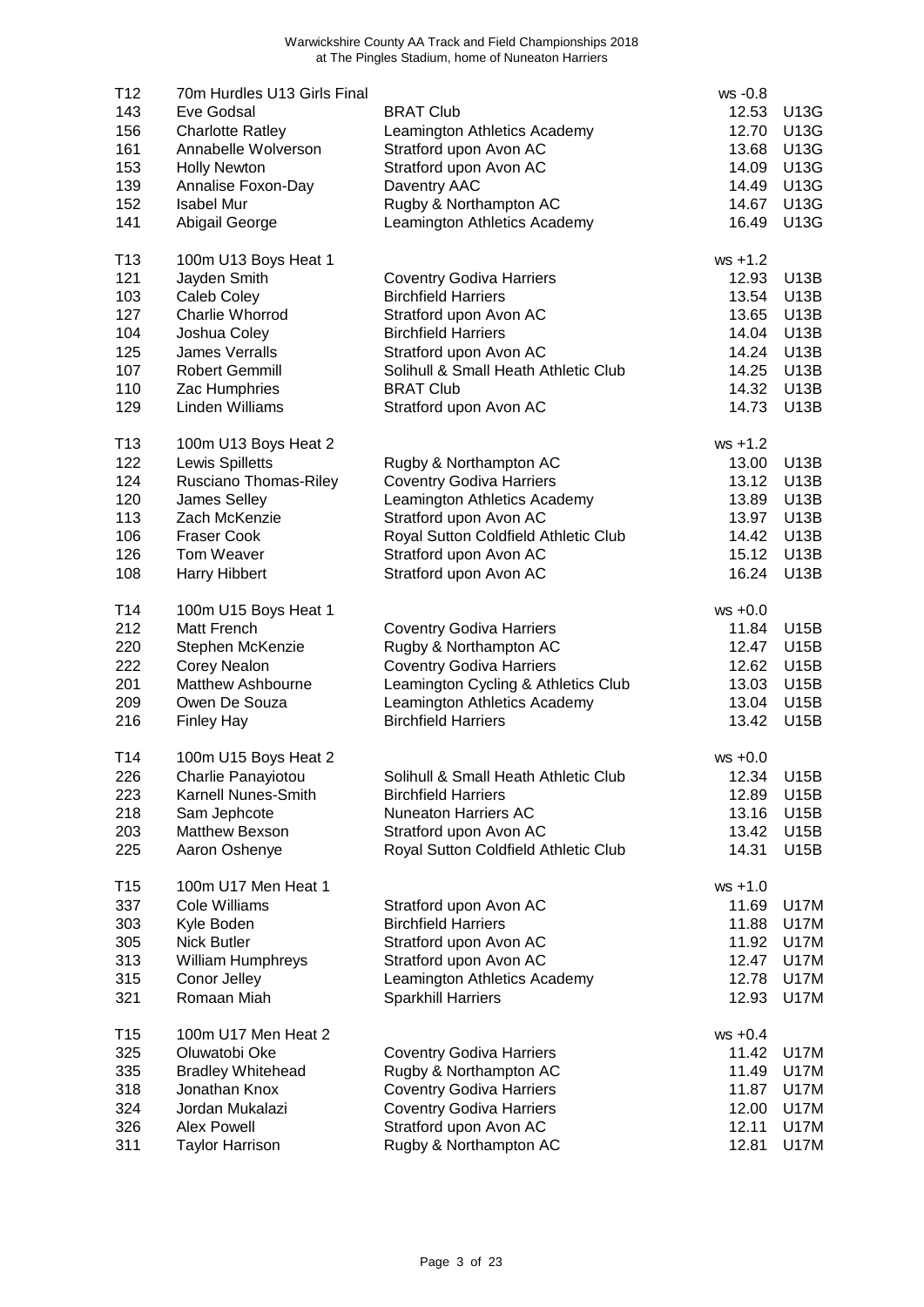| T <sub>15</sub><br>322<br>312<br>317 | 100m U17 Men Heat 3<br><b>Mathew Millward-Brookes</b><br><b>Charles Harvey</b><br>Leo Jowett | Stratford upon Avon AC<br><b>BRAT Club</b><br><b>Coventry Godiva Harriers</b> | ws -0.2<br>11.70<br>12.38<br>12.50 | <b>U17M</b><br><b>U17M</b><br><b>U17M</b> |
|--------------------------------------|----------------------------------------------------------------------------------------------|-------------------------------------------------------------------------------|------------------------------------|-------------------------------------------|
| 331                                  | Harry Sugden                                                                                 | Stratford upon Avon AC                                                        | 12.56                              | <b>U17M</b>                               |
| 319                                  | Ben Lole                                                                                     | Rugby & Northampton AC                                                        | 12.73                              | <b>U17M</b>                               |
| T <sub>16</sub>                      | 100m U20 Men Final                                                                           |                                                                               | $ws +0.4$                          |                                           |
| 41                                   | Morgan Amed                                                                                  | <b>Coventry Godiva Harriers</b>                                               | 10.88                              | <b>U20M</b>                               |
| 47                                   | Stefan Dupey-Whyte                                                                           | <b>Birchfield Harriers</b>                                                    | 11.12                              | <b>U20M</b>                               |
| 53                                   | Jaime Nalus                                                                                  | Rugby & Northampton AC                                                        | 11.14                              | <b>U20M</b>                               |
| 44                                   | Daniel Boyd                                                                                  | Stratford upon Avon AC                                                        | 11.59                              | <b>U20M</b>                               |
| 50                                   | <b>Taylor Home</b>                                                                           | <b>Nuneaton Harriers AC</b>                                                   | 13.20                              | <b>U20M</b>                               |
| T <sub>17</sub>                      | 100m Senior Men Final                                                                        |                                                                               | $ws + 0.5$                         |                                           |
| 8                                    | Kane Howitt                                                                                  | Royal Sutton Coldfield Athletic Club                                          | 10.79                              | SenM                                      |
| 7                                    | Hassan Hassan                                                                                | <b>Coventry Godiva Harriers</b>                                               | 11.02                              | SenM                                      |
| 17                                   | Nicholas Pryce                                                                               | Royal Sutton Coldfield Athletic Club                                          | 11.06                              | SenM                                      |
| 16                                   | Nathan Petch                                                                                 | <b>Coventry Godiva Harriers</b>                                               | 11.15                              | SenM                                      |
| $\mathbf{1}$                         | Diekumo Anthony                                                                              | <b>Coventry Godiva Harriers</b>                                               | 11.15                              | SenM                                      |
| 19                                   | Rashpal Singh                                                                                | <b>Coventry Godiva Harriers</b>                                               | 14.88                              | SenM                                      |
| T <sub>18</sub>                      | 3000m S'chase U20 Men, Senior Men Finals                                                     |                                                                               |                                    |                                           |
| 5                                    | <b>Phil Gould</b>                                                                            | Leamington Cycling & Athletics Club                                           | 10.31.49                           | SenM                                      |
| 57                                   | Adam Walmsley                                                                                | <b>Coventry Godiva Harriers</b>                                               | 10.50.03                           | <b>U20M</b>                               |
| T <sub>19</sub>                      | 3000m U15 Girls Final                                                                        |                                                                               |                                    |                                           |
| 257                                  | Melanie Gould                                                                                | Leamington Cycling & Athletics Club                                           | 11.32.57                           | <b>U15G</b>                               |
| 280                                  | <b>Ellen Taylor</b>                                                                          | Stratford upon Avon AC                                                        | 11.58.72                           | <b>U15G</b>                               |
| T <sub>20</sub>                      | 1500m S'chase U15 Boys Final                                                                 |                                                                               |                                    |                                           |
| 236                                  | Jack Wakefield                                                                               | Royal Sutton Coldfield Athletic Club                                          | 5.46.76                            | U15B                                      |
| T <sub>21</sub>                      | 800m U17 Women Final                                                                         |                                                                               |                                    |                                           |
| 370                                  | Imogen Sheppard                                                                              | Stratford upon Avon AC                                                        | 2.19.66                            | <b>U17W</b>                               |
| 353                                  | <b>Charlotte Hey</b>                                                                         | Royal Sutton Coldfield Athletic Club                                          | 2.22.64                            | <b>U17W</b>                               |
| 339                                  | Freya Bennett                                                                                | <b>Coventry Godiva Harriers</b>                                               | 2.23.40                            | <b>U17W</b>                               |
| 347                                  | <b>Annabel Dalby</b>                                                                         | Solihull & Small Heath Athletic Club                                          | 2.24.16 U17W                       |                                           |
| 358                                  | Sian Lewis                                                                                   | Tamworth AC                                                                   | 2.30.63 U17W                       |                                           |
| 362                                  | Daisy Musk                                                                                   | Stratford upon Avon AC                                                        | 2.31.99                            | U17W                                      |
| 342<br>364                           | Rosie Cale<br><b>Chloe Pettitt</b>                                                           | Leamington Cycling & Athletics Club<br><b>Birchfield Harriers</b>             | 2.39.72<br>dns                     | U17W<br><b>U17W</b>                       |
|                                      |                                                                                              |                                                                               |                                    |                                           |
| T22                                  | 3000m U20 Women, Senior Women Finals                                                         |                                                                               |                                    |                                           |
| 26                                   | Emma Bexson                                                                                  | Stratford upon Avon AC                                                        | 12.25.54                           | SenW                                      |
| 74                                   | Olivia Sheehan                                                                               | Rugby & Northampton AC                                                        | 12.27.36                           | <b>U20W</b>                               |
| 29                                   | Laura Lewis                                                                                  | Tamworth AC                                                                   | 13.11.86                           | SenW                                      |
| T <sub>23</sub>                      | 80m Hurdles U15 Boys Final                                                                   |                                                                               | ws -0.8                            |                                           |
| 226                                  | Charlie Panayiotou                                                                           | Solihull & Small Heath Athletic Club                                          | 11.87                              | U15B                                      |
| 234                                  | Jai Sispal                                                                                   | Leamington Cycling & Athletics Club                                           | 11.97                              | U15B                                      |
| 221                                  | <b>Jake Minshull</b>                                                                         | <b>Coventry Godiva Harriers</b>                                               | 12.70                              | U15B                                      |
| 207<br>203                           | <b>Freddie Clemons</b><br>Matthew Bexson                                                     | Stratford upon Avon AC<br>Stratford upon Avon AC                              | 12.80<br>12.81                     | U15B<br>U15B                              |
| 219                                  | Rio Maye                                                                                     | <b>Coventry Godiva Harriers</b>                                               | 12.86                              | U15B                                      |
| 209                                  | Owen De Souza                                                                                | Leamington Athletics Academy                                                  | 13.04                              | U15B                                      |
| 235                                  | <b>Benjamin Steele</b>                                                                       | Solihull & Small Heath Athletic Club                                          | 13.67                              | U15B                                      |
|                                      |                                                                                              |                                                                               |                                    |                                           |

T24 Final at heat time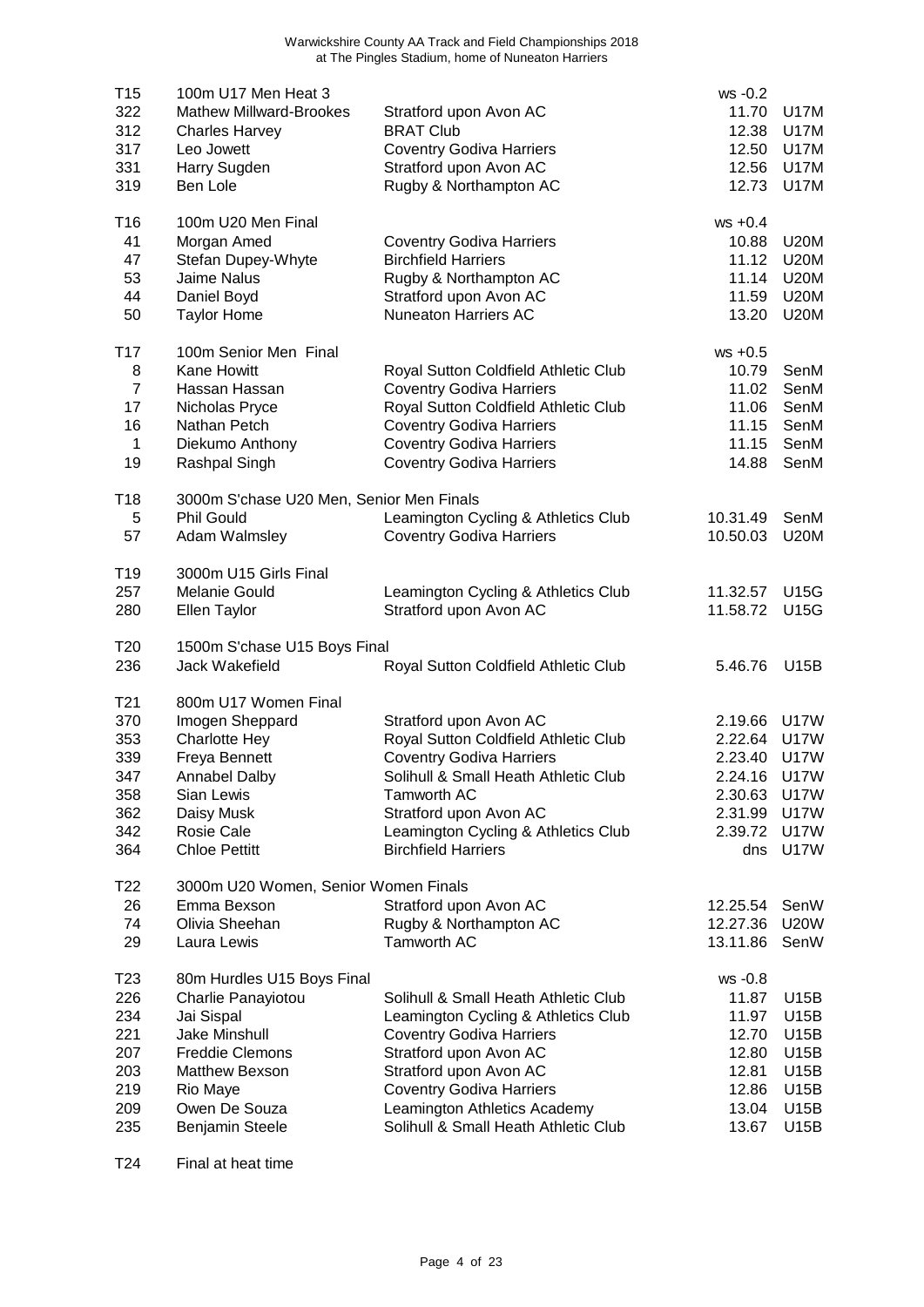| T <sub>25</sub><br>121<br>124<br>122<br>127<br>103<br>113<br>120<br>104 | 100m U13 Boys Final<br>Jayden Smith<br>Rusciano Thomas-Riley<br>Lewis Spilletts<br>Charlie Whorrod<br>Caleb Coley<br>Zach McKenzie<br>James Selley<br>Joshua Coley                               | <b>Coventry Godiva Harriers</b><br><b>Coventry Godiva Harriers</b><br>Rugby & Northampton AC<br>Stratford upon Avon AC<br><b>Birchfield Harriers</b><br>Stratford upon Avon AC<br>Leamington Athletics Academy<br><b>Birchfield Harriers</b>                      | $ws + 1.0$<br>12.75<br>13.08<br>13.09<br>13.45<br>13.80<br>13.85<br>13.97<br>dns           | U13B<br>U13B<br>U <sub>13</sub> B<br><b>U13B</b><br>U13B<br><b>U13B</b><br>U13B<br>U13B                              |
|-------------------------------------------------------------------------|--------------------------------------------------------------------------------------------------------------------------------------------------------------------------------------------------|-------------------------------------------------------------------------------------------------------------------------------------------------------------------------------------------------------------------------------------------------------------------|--------------------------------------------------------------------------------------------|----------------------------------------------------------------------------------------------------------------------|
| T <sub>26</sub><br>212<br>226<br>220<br>222<br>223<br>218<br>209<br>201 | 100m U15 Boys Final<br>Matt French<br>Charlie Panayiotou<br>Stephen McKenzie<br>Corey Nealon<br>Karnell Nunes-Smith<br>Sam Jephcote<br>Owen De Souza<br><b>Matthew Ashbourne</b>                 | <b>Coventry Godiva Harriers</b><br>Solihull & Small Heath Athletic Club<br>Rugby & Northampton AC<br><b>Coventry Godiva Harriers</b><br><b>Birchfield Harriers</b><br>Nuneaton Harriers AC<br>Leamington Athletics Academy<br>Leamington Cycling & Athletics Club | $ws +0.3$<br>11.78<br>12.28<br>12.35<br>12.84<br>12.93<br>13.11<br>13.31<br>dns            | U15B<br>U15B<br>U15B<br>U15B<br>U15B<br>U15B<br>U15B<br>U15B                                                         |
| T27<br>325<br>322<br>337<br>318<br>303<br>305<br>312<br>335             | 100m U17 Men Final<br>Oluwatobi Oke<br><b>Mathew Millward-Brookes</b><br>Cole Williams<br>Jonathan Knox<br>Kyle Boden<br><b>Nick Butler</b><br><b>Charles Harvey</b><br><b>Bradley Whitehead</b> | <b>Coventry Godiva Harriers</b><br>Stratford upon Avon AC<br>Stratford upon Avon AC<br><b>Coventry Godiva Harriers</b><br><b>Birchfield Harriers</b><br>Stratford upon Avon AC<br><b>BRAT Club</b><br>Rugby & Northampton AC                                      | $ws + 1.3$<br>11.42<br>11.65<br>11.76<br>11.92<br>11.93<br>12.04<br>12.47<br>DQ rule 162.7 | <b>U17M</b><br><b>U17M</b><br><b>U17M</b><br><b>U17M</b><br><b>U17M</b><br><b>U17M</b><br><b>U17M</b><br><b>U17M</b> |
| T28<br>138<br>135<br>159<br>158<br>156<br>131<br>151<br>144             | 200m U13 Girls Final<br>Monica Davidson<br>Hannah Cooper<br>Lola-May Smeulders<br><b>Tulah Searle</b><br><b>Charlotte Ratley</b><br>Caitlin Boyle<br><b>Isobel McArthur</b><br>Mini Haddon       | <b>Coventry Godiva Harriers</b><br>Leamington Cycling & Athletics Club<br><b>Sparkhill Harriers</b><br>Stratford upon Avon AC<br>Leamington Athletics Academy<br>Stratford upon Avon AC<br>Leamington Cycling & Athletics Club<br>Rugby & Northampton AC          | $ws + 1.1$<br>29.25<br>29.69<br>31.08<br>31.56<br>32.21<br>32.85<br>32.86<br>33.19         | U13G<br>U13G<br>U13G<br>U13G<br>U13G<br><b>U13G</b><br>U13G<br>U13G                                                  |
| T <sub>29</sub><br>252<br>278<br>279<br>259<br>266                      | 200m U15 Girls Heat 1<br>Sophia Deans<br>Kamiya Smith<br>Alex Spurway<br>Robin Greenwood<br>Evie Lowe                                                                                            | <b>Birchfield Harriers</b><br><b>Coventry Godiva Harriers</b><br>Leamington Athletics Academy<br>Leamington Cycling & Athletics Club<br>Stratford upon Avon AC                                                                                                    | ws -0.2<br>27.63<br>28.11<br>28.46<br>30.08<br>30.27                                       | U15G<br>U15G<br>U15G<br>U15G<br><b>U15G</b>                                                                          |
| T <sub>29</sub><br>267<br>256<br>263<br>276<br>277                      | 200m U15 Girls Heat 2<br><b>Isabel Male</b><br>Jayneeva George<br><b>Emily Knox</b><br>Mia Sharkey<br>Sofia Sheckler                                                                             | Royal Sutton Coldfield Athletic Club<br><b>Coventry Godiva Harriers</b><br><b>Coventry Godiva Harriers</b><br>Nuneaton Harriers AC<br><b>Birchfield Harriers</b>                                                                                                  | ws -0.2<br>25.67<br>27.45<br>28.61<br>29.69<br>30.70                                       | U15G<br>U15G<br>U15G<br>U15G<br><b>U15G</b>                                                                          |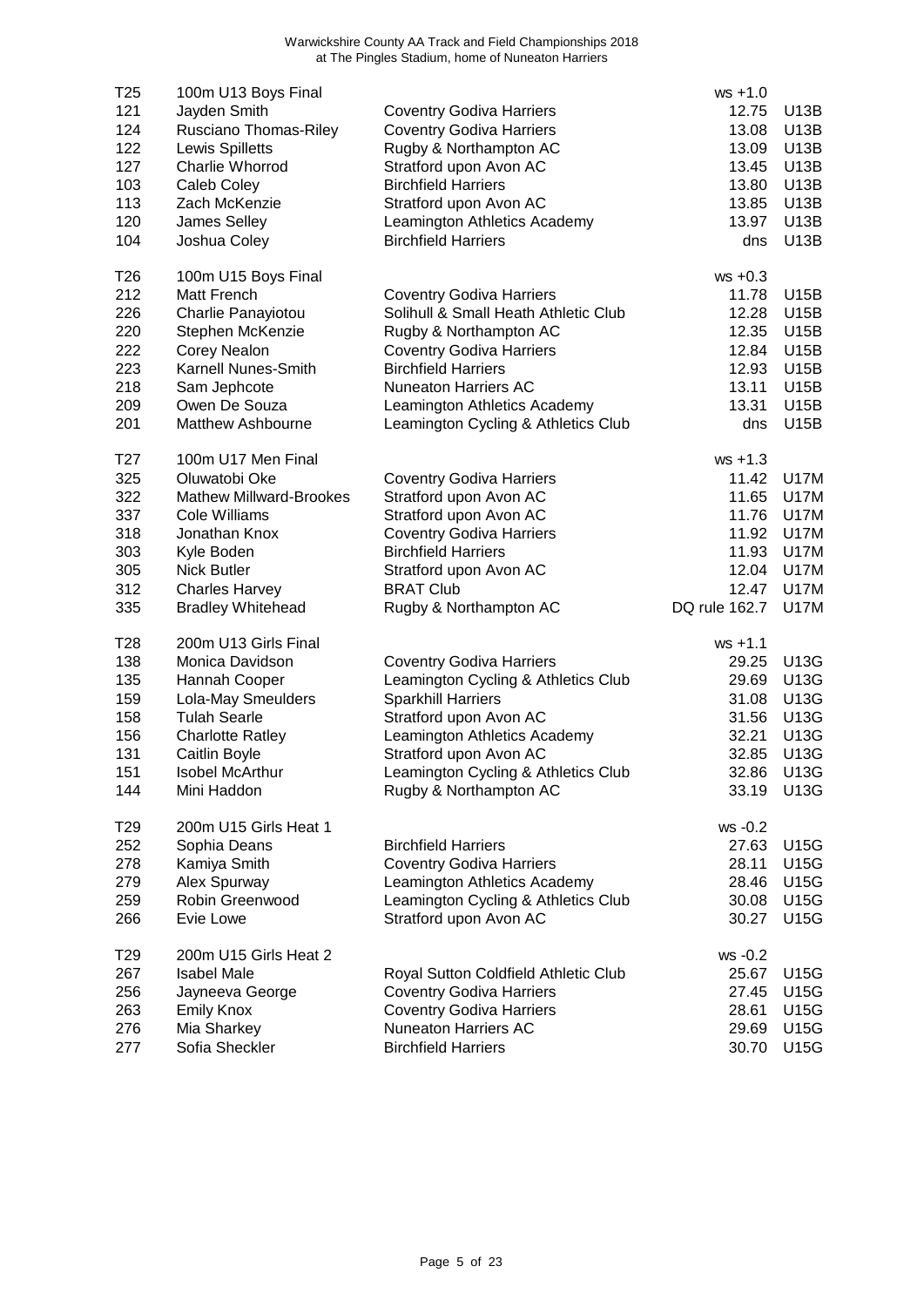| T30<br>376 | 200m U17 Women Heat 1<br><b>Madeleine Whapples</b> | Solihull & Small Heath Athletic Club                               | $ws +0.8$<br>26.75 | U17W                |
|------------|----------------------------------------------------|--------------------------------------------------------------------|--------------------|---------------------|
| 359        | Tia Lynch                                          | Rugby & Northampton AC                                             | 27.50              | <b>U17W</b>         |
| 374        | <b>Elizabeth Truslove</b>                          | Rugby & Northampton AC                                             | 27.73              | U17W                |
| 344        | <b>Beth Cate</b>                                   | Stratford upon Avon AC                                             | 27.92              | U17W                |
| 366        | Gabriella Porter                                   | Stratford upon Avon AC                                             | 27.95              | U17W                |
| 351        | <b>Charlotte Gravelsons</b>                        | Stratford upon Avon AC                                             | 29.36              | <b>U17W</b>         |
| T30        | 200m U17 Women Heat 2                              |                                                                    | no ws              |                     |
| 375        | Olivia Webber                                      | Solihull & Small Heath Athletic Club                               | 27.04              | <b>U17W</b>         |
| 356        | Naomi Johnson                                      | <b>BRAT Club</b>                                                   | 27.24<br>27.29     | U17W<br><b>U17W</b> |
| 370<br>372 | Imogen Sheppard<br><b>Nadine Starling</b>          | Stratford upon Avon AC<br><b>Coventry Godiva Harriers</b>          | 27.55              | <b>U17W</b>         |
| 346        | <b>Ellie Clarke</b>                                | Stratford upon Avon AC                                             | 28.81              | <b>U17W</b>         |
| 345        | <b>Maddie Clark</b>                                | Stratford upon Avon AC                                             | 29.64              | U17W                |
|            |                                                    |                                                                    |                    |                     |
| T31<br>73  | 200m U20 Women Final<br>Cassie Ann Pemberton       | <b>Birchfield Harriers</b>                                         | no ws<br>25.36     | <b>U20W</b>         |
| 75         | Jessica Sheppard                                   | Stratford upon Avon AC                                             | 26.41              | <b>U20W</b>         |
| 65         | <b>Venise Elliott</b>                              | <b>Birchfield Harriers</b>                                         | 27.62              | <b>U20W</b>         |
| 61         | Mariam Bhayat                                      | <b>Coventry Godiva Harriers</b>                                    | 27.99              | <b>U20W</b>         |
| 81         | <b>Madison Wells</b>                               | Rugby & Northampton AC                                             | 29.10              | <b>U20W</b>         |
| 76         | <b>Charlotte Smeulders</b>                         | <b>Sparkhill Harriers</b>                                          | 29.57              | <b>U20W</b>         |
| 79         | Aaliyah Sundi                                      | <b>Sparkhill Harriers</b>                                          | 31.10              | <b>U20W</b>         |
| T32        | 200m Senior Women Final                            |                                                                    | $ws +0.6$          |                     |
| 28         | Danel Jansen-van-Rensburg                          | <b>Birchfield Harriers</b>                                         | 25.61              | SenW                |
| 37         | Ellena Ruddock                                     | Rugby & Northampton AC                                             | 26.25              | SenW                |
| 22         | Kate Anderson                                      | <b>Coventry Godiva Harriers</b>                                    | 26.49              | SenW                |
| 40         | Olivia Woodward                                    | <b>Tamworth AC</b>                                                 | 26.80              | SenW                |
| 25<br>33   | Petra Bediako<br>Fleur O'Donohue                   | <b>BRAT Club</b><br><b>Nuneaton Harriers AC</b>                    | 27.46<br>35.45     | SenW<br>SenW        |
|            |                                                    |                                                                    |                    |                     |
| T33        | 300m U15 Boys Heat 1                               |                                                                    |                    |                     |
| 220        | Stephen McKenzie                                   | Rugby & Northampton AC                                             | 41.10              | <b>U15B</b>         |
| 204        | <b>Harry Bull</b>                                  | <b>Sparkhill Harriers</b>                                          | 41.61<br>42.02     | U15B                |
| 221<br>209 | Jake Minshull<br>Owen De Souza                     | <b>Coventry Godiva Harriers</b><br>Leamington Athletics Academy    | 42.23              | U15B<br>U15B        |
| 206        | <b>Edmund Campbell</b>                             | Stratford upon Avon AC                                             | 49.95              | U15B                |
|            |                                                    |                                                                    |                    |                     |
| T33        | 300m U15 Boys Heat 2                               |                                                                    |                    |                     |
| 223<br>203 | Karnell Nunes-Smith<br>Matthew Bexson              | <b>Birchfield Harriers</b><br>Stratford upon Avon AC               | 42.30<br>44.21     | U15B<br>U15B        |
| 208        | Morgan Cooke                                       | Stratford upon Avon AC                                             | 46.58              | U15B                |
| 225        | Aaron Oshenye                                      | Royal Sutton Coldfield Athletic Club                               | 46.99              | U15B                |
| 230        | Lewis Robinson                                     | Stratford upon Avon AC                                             | 47.18              | U15B                |
| T34        | 400m U17 Men Final                                 |                                                                    |                    |                     |
| 310        | Joshua Hale                                        | <b>BRAT Club</b>                                                   | 51.43              | <b>U17M</b>         |
| 327        | James Sherriff                                     | <b>Tamworth AC</b>                                                 | 52.15              | <b>U17M</b>         |
| 333        | Adam Visram Cipolletta                             | Solihull & Small Heath Athletic Club                               | 52.67              | <b>U17M</b>         |
| 320        | Sam McFall                                         | <b>Birchfield Harriers</b>                                         | 54.76              | U17M                |
| T35        | 400m U20 Men, Senior Men Finals                    |                                                                    |                    |                     |
| 49         | <b>Ben Hawkes</b>                                  | Leamington Cycling & Athletics Club                                | 49.38              | <b>U20M</b>         |
| 55         | Henry Thorneywork<br>Shem Nelson                   | Solihull & Small Heath Athletic Club                               | 50.60              | <b>U20M</b>         |
| 15<br>58   | <b>Brandon Waltham</b>                             | Royal Sutton Coldfield Athletic Club<br><b>Birchfield Harriers</b> | 51.82<br>53.39     | SenM<br><b>U20M</b> |
| 42         | Ross Beale                                         | <b>Birchfield Harriers</b>                                         | 56.13              | <b>U20M</b>         |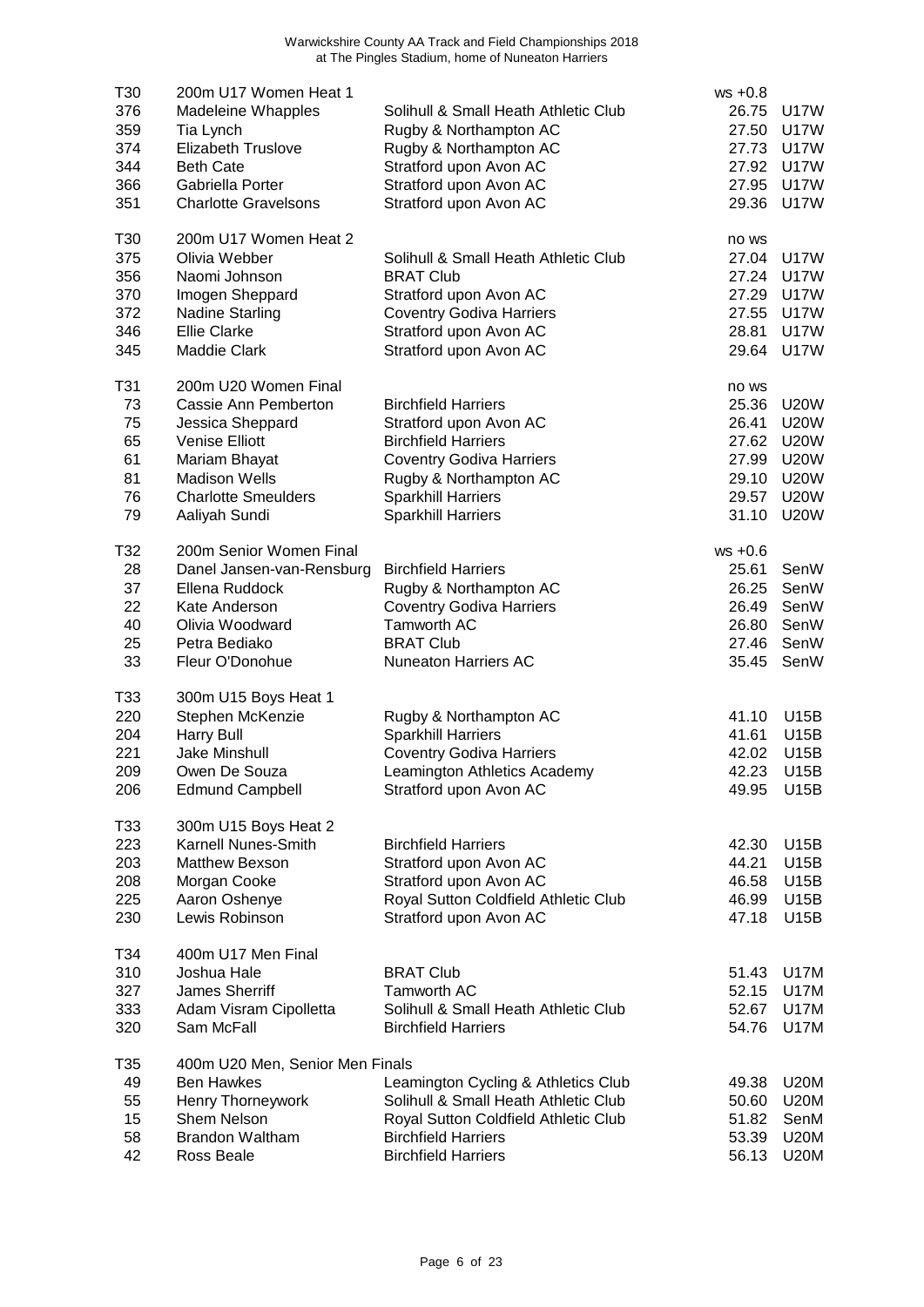| T36                     | 1500m U13 Boys Final                     |                                            |                |                            |
|-------------------------|------------------------------------------|--------------------------------------------|----------------|----------------------------|
| 100                     | Alexander Adams                          | Stratford upon Avon AC                     | 4.49.64        | U13B                       |
| 112                     | <b>Tomas Maidment</b>                    | Solihull & Small Heath Athletic Club       | 5.05.66        | <b>U13B</b>                |
| 102                     | Ash Burgess                              | <b>Birchfield Harriers</b>                 | 5.07.94        | U13B                       |
| 116                     | James Phillips                           | <b>Sparkhill Harriers</b>                  | 5.16.09        | <b>U13B</b>                |
| 115                     | Hayden North                             | <b>Coventry Godiva Harriers</b>            | 5.18.87        | U13B                       |
| 123                     | Adam Taylor                              | Stratford upon Avon AC                     | 5.21.20        | U13B                       |
| 101                     | William Bonner                           | <b>Nuneaton Harriers AC</b>                | 5.40.82        | <b>U13B</b>                |
| T37                     | 1500m U15 Boys Final                     |                                            |                |                            |
| 234                     | Jai Sispal                               | Leamington Cycling & Athletics Club        | 4.32.18        | U15B                       |
| 227                     | Daniel Paston                            | <b>Coventry Godiva Harriers</b>            | 4.51.67        | U15B                       |
| 210                     | Alex Dickson                             | <b>Birchfield Harriers</b>                 | 4.52.78        | U15B                       |
| 213                     | <b>Ben Frost</b>                         | <b>Sparkhill Harriers</b>                  | 5.00.60        | U15B                       |
| 211                     | Dominic Evans                            | Rugby & Northampton AC                     | 5.07.26        | U15B                       |
| 239                     | Sam Yates                                | <b>Nuneaton Harriers AC</b>                | 5.10.43        | U15B                       |
| 217                     | Christopher Hunt                         | Stratford upon Avon AC                     | 5.26.78        | <b>U15B</b>                |
|                         |                                          |                                            |                |                            |
| T38/T39                 | 1500m U17 Men, U20 Men, Senior Men Final |                                            |                |                            |
| 9                       | Luke Jones                               | <b>Tamworth AC</b>                         | 4.02.76        | SenM                       |
| $\overline{\mathbf{4}}$ | Charlie Eastaugh                         | Leamington Cycling & Athletics Club        | 4.03.89        | SenM                       |
| 328                     | <b>Ryan Shields</b>                      | <b>Birchfield Harriers</b>                 | 4.08.05        | <b>U17M</b>                |
| 52                      | Alex Jolly                               | <b>Birchfield Harriers</b>                 | 4.09.36        | <b>U20M</b>                |
| 316                     | Owain Jones                              | Stratford upon Avon AC                     | 4.21.68        | <b>U17M</b>                |
| 309                     | Michael Gayle                            | <b>Birchfield Harriers</b>                 | 4.21.81        | <b>U17M</b>                |
| 323                     | Zac Minchin                              | <b>Sparkhill Harriers</b>                  | 4.22.48        | <b>U17M</b>                |
| 332                     | Daniel Swain                             | <b>Birchfield Harriers</b>                 | 4.24.30        | <b>U17M</b>                |
| 320                     | Sam McFall                               | <b>Birchfield Harriers</b>                 | 4.28.33        | <b>U17M</b>                |
| 43                      | Ollie Best                               | Stratford upon Avon AC                     | 4.29.00        | <b>U20M</b>                |
| 329                     | John Stolberg                            | <b>BRAT Club</b>                           | 4.29.48        | <b>U17M</b>                |
| 308                     | James Fletcher                           | Rugby & Northampton AC                     | 4.31.33        | <b>U17M</b>                |
| T40                     | Final at heat time                       |                                            |                |                            |
| T41                     | 200m U15 Girls Final                     |                                            | $ws +0.9$      |                            |
| 267                     | <b>Isabel Male</b>                       | Royal Sutton Coldfield Athletic Club       | 25.59          | <b>U15G</b>                |
| 252                     | Sophia Deans                             | <b>Birchfield Harriers</b>                 | 27.29          | U15G                       |
| 256                     | Jayneeva George                          | <b>Coventry Godiva Harriers</b>            |                | 27.46 U15G                 |
| 279                     | Alex Spurway                             | Leamington Athletics Academy               | 28.01          | U15G                       |
| 263                     | <b>Emily Knox</b>                        | <b>Coventry Godiva Harriers</b>            | 28.22          | U15G                       |
| 259                     | Robin Greenwood                          | Leamington Cycling & Athletics Club        | 31.78          | U15G                       |
| 278                     | Kamiya Smith                             | <b>Coventry Godiva Harriers</b>            | dnf            | <b>U15G</b>                |
| 276                     | Mia Sharkey                              | <b>Nuneaton Harriers AC</b>                | dns            | U15G                       |
| T42                     | 200m U17 Women Final                     |                                            | $ws + 2.1$     |                            |
| 376                     | <b>Madeleine Whapples</b>                | Solihull & Small Heath Athletic Club       | 25.48          | U17W                       |
| 370                     |                                          |                                            | 25.92          | U17W                       |
| 356                     | Imogen Sheppard<br>Naomi Johnson         | Stratford upon Avon AC<br><b>BRAT Club</b> | 26.50          | <b>U17W</b>                |
|                         | Olivia Webber                            |                                            | 26.61          | <b>U17W</b>                |
| 375                     |                                          | Solihull & Small Heath Athletic Club       |                |                            |
| 374<br>372              | <b>Elizabeth Truslove</b>                | Rugby & Northampton AC                     | 27.21<br>27.28 | <b>U17W</b><br><b>U17W</b> |
|                         | <b>Nadine Starling</b>                   | <b>Coventry Godiva Harriers</b>            |                |                            |
| 359                     | Tia Lynch                                | Rugby & Northampton AC                     | 27.34          | <b>U17W</b><br><b>U17W</b> |
| 344                     | <b>Beth Cate</b>                         | Stratford upon Avon AC                     | dns            |                            |

T43 Final at heat time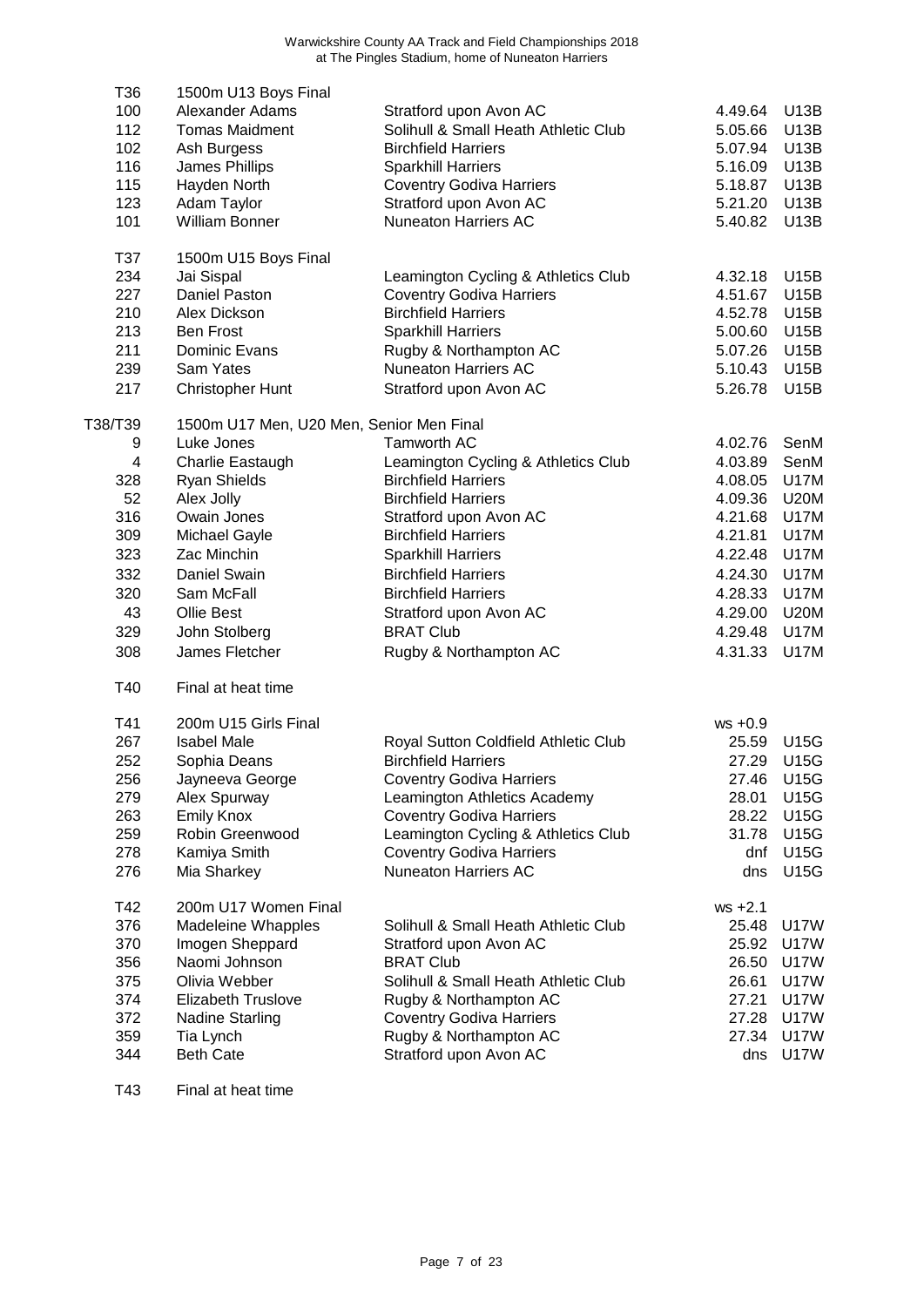| T44<br>220<br>223<br>221<br>204<br>209<br>203<br>225<br>208 | 300m U15 Boys Final<br>Stephen McKenzie<br>Karnell Nunes-Smith<br>Jake Minshull<br><b>Harry Bull</b><br>Owen De Souza<br>Matthew Bexson<br>Aaron Oshenye<br>Morgan Cooke | Rugby & Northampton AC<br><b>Birchfield Harriers</b><br><b>Coventry Godiva Harriers</b><br><b>Sparkhill Harriers</b><br>Leamington Athletics Academy<br>Stratford upon Avon AC<br>Royal Sutton Coldfield Athletic Club<br>Stratford upon Avon AC | 39.87<br>40.04<br>40.52<br>40.54<br>41.09<br>43.61<br>49.17<br>dns | U15B<br>U15B<br><b>U15B</b><br><b>U15B</b><br>U15B<br>U15B<br><b>U15B</b><br>U15B |
|-------------------------------------------------------------|--------------------------------------------------------------------------------------------------------------------------------------------------------------------------|--------------------------------------------------------------------------------------------------------------------------------------------------------------------------------------------------------------------------------------------------|--------------------------------------------------------------------|-----------------------------------------------------------------------------------|
| T45                                                         | Final at heat time                                                                                                                                                       |                                                                                                                                                                                                                                                  |                                                                    |                                                                                   |
| T46<br>854<br>838                                           | 300m Hurdles U17 Women Final<br><b>Nadine Starling</b><br>Amy Gemmill                                                                                                    | <b>Coventry Godiva Harriers</b><br>Solihull & Small Heath Athletic Club                                                                                                                                                                          | 50.38<br>DQ Rule 163(3a)                                           | <b>U17W</b><br><b>U17W</b>                                                        |
| T47<br>567<br>559                                           | 400m Hurdles U20 Women Final<br>Louise Robinson                                                                                                                          | <b>Birchfield Harriers</b><br>Tania Jansen-van-Rensburg Solihull & Small Heath Athletic Club                                                                                                                                                     | 64.76<br>70.04                                                     | <b>U20W</b><br><b>U20W</b>                                                        |
| T48<br>503<br>802                                           | 400m Hurdles U17 Men, Senior Men Finals<br><b>Oliver Cresswell</b><br><b>Alfie Bowers</b>                                                                                | Stratford upon Avon AC<br>Rugby & Northampton AC                                                                                                                                                                                                 | 56.93<br>60.36                                                     | SenM<br><b>U17M</b>                                                               |
| T49<br>822<br>716<br>709                                    | 3000m U15 Boys, U17 Men Finals<br>Alex Stapleton<br>Louis Kendrick<br>Dominic Evans                                                                                      | <b>Birchfield Harriers</b><br>Stratford upon Avon AC<br>Rugby & Northampton AC                                                                                                                                                                   | 10.00.46<br>10.33.87<br>11.00.24                                   | <b>U17M</b><br>U15B<br>U15B                                                       |
| T <sub>50</sub><br>543<br>538<br>500<br>510                 | 3000m U20 Men, Senior Men Finals<br>Alex Jolly<br>Miles Clisham<br>Paul Andrew<br>lan Mansell                                                                            | <b>Birchfield Harriers</b><br><b>Coventry Godiva Harriers</b><br>Leamington Cycling & Athletics Club<br><b>Nuneaton Harriers AC</b>                                                                                                              | 09.00.59<br>09.06.63<br>09.25.98<br>10.33.95                       | <b>U20M</b><br><b>U20M</b><br>SenM<br>SenM                                        |
| T51<br>647<br>660<br>534<br>639<br>633<br>654               | 100m U13 Girls Heat 1<br>Lucy Lane<br>Jessica Tuckley<br>Lola Woodward<br>Lucy Goldthorp<br>Amelie Cate<br><b>Issy Newton</b>                                            | Stratford upon Avon AC<br><b>Nuneaton Harriers AC</b><br>Royal Sutton Coldfield Athletic Club<br>Rugby & Northampton AC<br>Stratford upon Avon AC<br>Stratford upon Avon AC                                                                      | $ws -2.3$<br>14.06<br>14.82<br>14.96<br>15.35<br>15.54<br>15.85    | U13G<br>U13G<br><b>U13G</b><br>U13G<br>U13G<br><b>U13G</b>                        |
| T <sub>51</sub><br>662<br>651<br>635<br>631<br>627<br>640   | 100m U13 Girls Heat 2<br>Josephine Williams<br>Elise Mendoza<br>Aveline Desdoits-Pitman<br><b>Elise Callard</b><br>Charlotte Aghoghogbe<br>Mini Haddon                   | <b>BRAT Club</b><br>Leamington Athletics Academy<br>Rugby & Northampton AC<br>Rugby & Northampton AC<br>Leamington Cycling & Athletics Club<br>Rugby & Northampton AC                                                                            | ws -0.6<br>14.55<br>14.99<br>15.10<br>15.20<br>15.43<br>15.87      | U13G<br>U13G<br>U13G<br>U13G<br>U13G<br>U13G                                      |
| T51<br>652<br>636<br>659<br>656<br>630<br>641               | 100m U13 Girls Heat 3<br><b>Isabel Mur</b><br>Annalise Foxon-Day<br><b>Tulah Searle</b><br>Scarlett Richardson<br>Caitlin Boyle<br>Mischa Hall                           | Rugby & Northampton AC<br>Daventry AAC<br>Stratford upon Avon AC<br>Stratford upon Avon AC<br>Stratford upon Avon AC<br>Stratford upon Avon AC                                                                                                   | ws -2.8<br>15.22<br>15.25<br>15.33<br>15.64<br>15.96<br>16.99      | U13G<br>U13G<br>U13G<br>U13G<br>U13G<br>U13G                                      |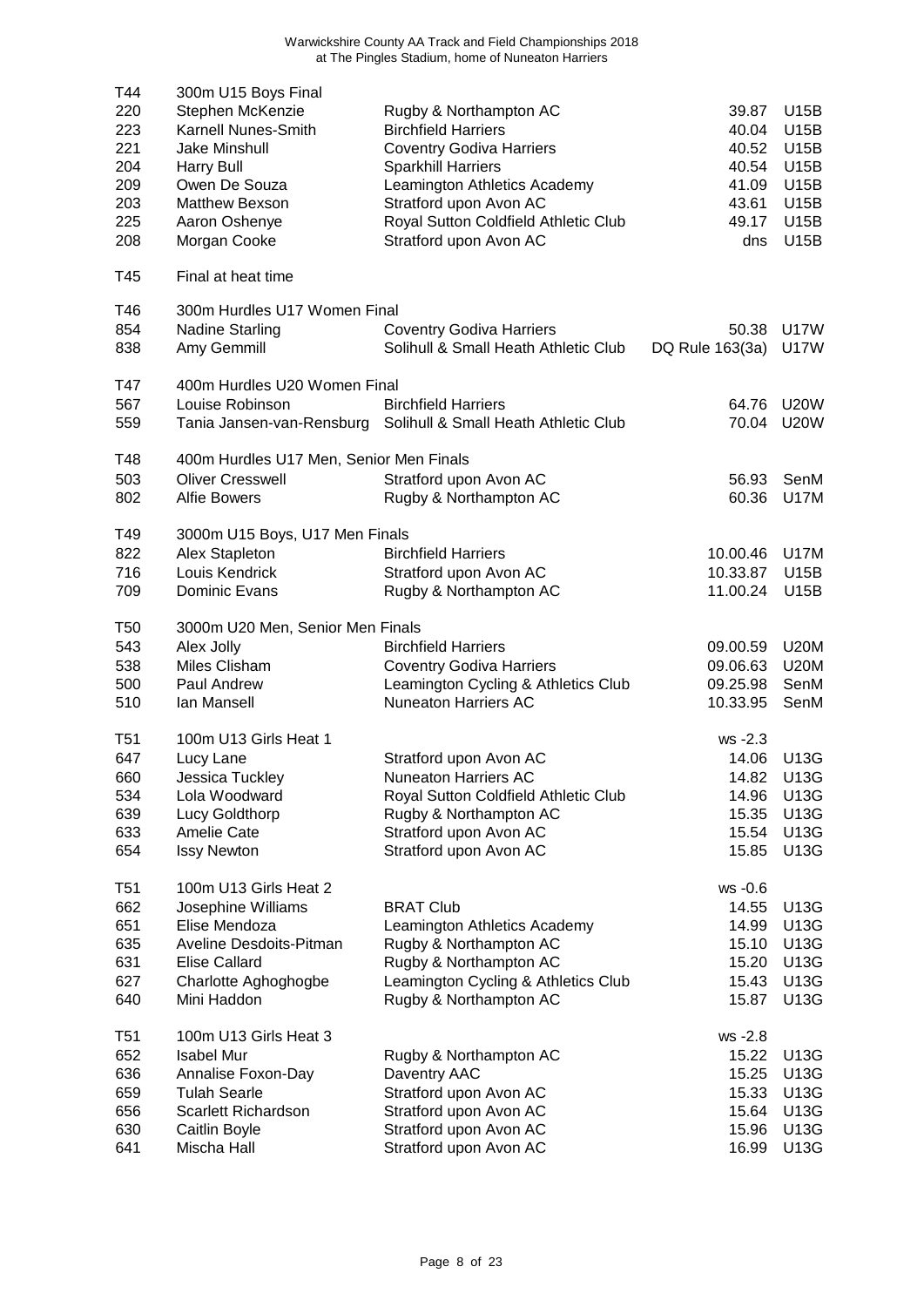| T52<br>772      | 100m U15 Girls Heat 1<br><b>Isabel Male</b> |                                                                | $ws -0.4$<br>13.05 | <b>U15G</b> |
|-----------------|---------------------------------------------|----------------------------------------------------------------|--------------------|-------------|
| 742             | Caitlin Buckley                             | Royal Sutton Coldfield Athletic Club<br>Stratford upon Avon AC | 13.54              | U15G        |
| 761             | Abbie Hall                                  | Rugby & Northampton AC                                         | 13.57              | U15G        |
| 780             | Mica Quinn                                  | Rugby & Northampton AC                                         | 13.88              | <b>U15G</b> |
| 775             | Tanya Mukumbira                             | Stratford upon Avon AC                                         | 14.34              | <b>U15G</b> |
| 783             | Mia Sharkey                                 | <b>Nuneaton Harriers AC</b>                                    | 14.47              | <b>U15G</b> |
| 791             | <b>Faith Tooze</b>                          | Stratford upon Avon AC                                         | 14.62              | <b>U15G</b> |
|                 |                                             |                                                                |                    |             |
| T <sub>52</sub> | 100m U15 Girls Heat 2                       |                                                                | $ws + 0.4$         |             |
| 756             | Jayneeva George                             | <b>Coventry Godiva Harriers</b>                                | 13.42              | U15G        |
| 767             | Freya Liddington                            | <b>Birchfield Harriers</b>                                     | 13.76              | U15G        |
| 743             | Megan Burge                                 | Rugby & Northampton AC                                         | 13.86              | U15G        |
| 777             | Jayda Ogwulu                                | Royal Sutton Coldfield Athletic Club                           | 14.16              | <b>U15G</b> |
| 776             | Alexandra Murgatroyd                        | Rugby & Northampton AC                                         | 14.24              | <b>U15G</b> |
| 774             | Thea Mort                                   | Leamington Athletics Academy                                   | 14.80              | <b>U15G</b> |
| T <sub>52</sub> | 100m U15 Girls Heat 3                       |                                                                | $ws + 0.8$         |             |
| 794             | Ruby Wood                                   | Rugby & Northampton AC                                         | 13.44              | <b>U15G</b> |
| 765             | <b>Emily Knox</b>                           | <b>Coventry Godiva Harriers</b>                                | 13.49              | <b>U15G</b> |
| 789             | Alex Spurway                                | Leamington Athletics Academy                                   | 13.67              | <b>U15G</b> |
| 749             | <b>Isla Crameri</b>                         | <b>Tamworth AC</b>                                             | 14.15              | <b>U15G</b> |
| 773             | Hannah McCallum                             | Stratford upon Avon AC                                         | 14.59              | <b>U15G</b> |
| 795             | Jemma Hall                                  | Stratford upon Avon AC                                         | 15.28              | <b>U15G</b> |
| T <sub>53</sub> | 100m U17 Women Heat 1                       |                                                                | $ws + 1.6$         |             |
| 836             | Amber Dunkley-Darby                         | <b>Birchfield Harriers</b>                                     | 12.91              | U17W        |
| 856             | Elizabeth Truslove                          | Rugby & Northampton AC                                         | 13.38              | <b>U17W</b> |
| 845             | Tia Lynch                                   | Rugby & Northampton AC                                         | 13.47              | <b>U17W</b> |
| 833             | <b>Beth Cate</b>                            | Stratford upon Avon AC                                         | 13.56              | <b>U17W</b> |
| 862             | <b>Emily Wild</b>                           | Stratford upon Avon AC                                         | 14.14              | <b>U17W</b> |
| T <sub>53</sub> | 100m U17 Women Heat 2                       |                                                                | $ws +0.0$          |             |
| 848             | Leah Okorhi                                 | <b>Birchfield Harriers</b>                                     | 12.72              | U17W        |
| 860             | Olivia Webber                               | Solihull & Small Heath Athletic Club                           | 13.10              | <b>U17W</b> |
| 863             | <b>Jasmine Williams</b>                     | Stratford upon Avon AC                                         | 13.30              | <b>U17W</b> |
| 837             | <b>Grace Fairweather</b>                    | Stratford upon Avon AC                                         | 13.75              | U17W        |
| 834             | <b>Maddie Clark</b>                         | Stratford upon Avon AC                                         |                    | 13.91 U17W  |
| T <sub>54</sub> | 100m U20 Women Final                        |                                                                | $ws + 2.6$         |             |
| 566             | Cassie Ann Pemberton                        | <b>Birchfield Harriers</b>                                     | 12.06              | <b>U20W</b> |
| 565             | Rachel Padbury                              | Solihull & Small Heath Athletic Club                           | 12.96              | <b>U20W</b> |
| 556             | Aishat Hammed                               | <b>Birchfield Harriers</b>                                     | 12.98              | <b>U20W</b> |
| 555             | <b>Venise Elliott</b>                       | <b>Birchfield Harriers</b>                                     | 13.17              | <b>U20W</b> |
| 550             | Mariam Bhayat                               | <b>Coventry Godiva Harriers</b>                                | 13.30              | <b>U20W</b> |
| 571             | <b>Madison Wells</b>                        | Rugby & Northampton AC                                         | 13.74              | <b>U20W</b> |
| 570             | Aaliyah Sundi                               | <b>Sparkhill Harriers</b>                                      | 15.00              | <b>U20W</b> |
| T <sub>55</sub> | 100m Senior Women Final                     |                                                                | $ws +0.6$          |             |
| 530             | <b>Dionne Samuels</b>                       | <b>Birchfield Harriers</b>                                     | 12.43              | SenW        |
| 529             | Ellena Ruddock                              | Rugby & Northampton AC                                         | 12.59              | SenW        |
| 520             | Petra Bediako                               | <b>BRAT Club</b>                                               | 12.93              | SenW        |
| 521             | Louise Corcoran                             | Leamington Cycling & Athletics Club                            | 13.22              | SenW        |
| 531             | Joella Spencer                              | Royal Sutton Coldfield Athletic Club                           | 13.49              | SenW        |
| 525             | Fleur O'Donohue                             | <b>Nuneaton Harriers AC</b>                                    | 16.41              | SenW        |
| T <sub>56</sub> | 2k/3k Walk All age groups Finals            |                                                                |                    |             |
| 532             | Ann Wheeler                                 | <b>Nuneaton Harriers AC</b>                                    | 18.20.63           | SenW        |
| 505             | Paul Hawkins                                | Stratford upon Avon AC                                         | 19.18.33           | SenM        |
| 661             | Samantha Wakefield                          | Royal Sutton Coldfield Athletic Club                           | 20.11.21           | U13G        |
|                 |                                             |                                                                |                    |             |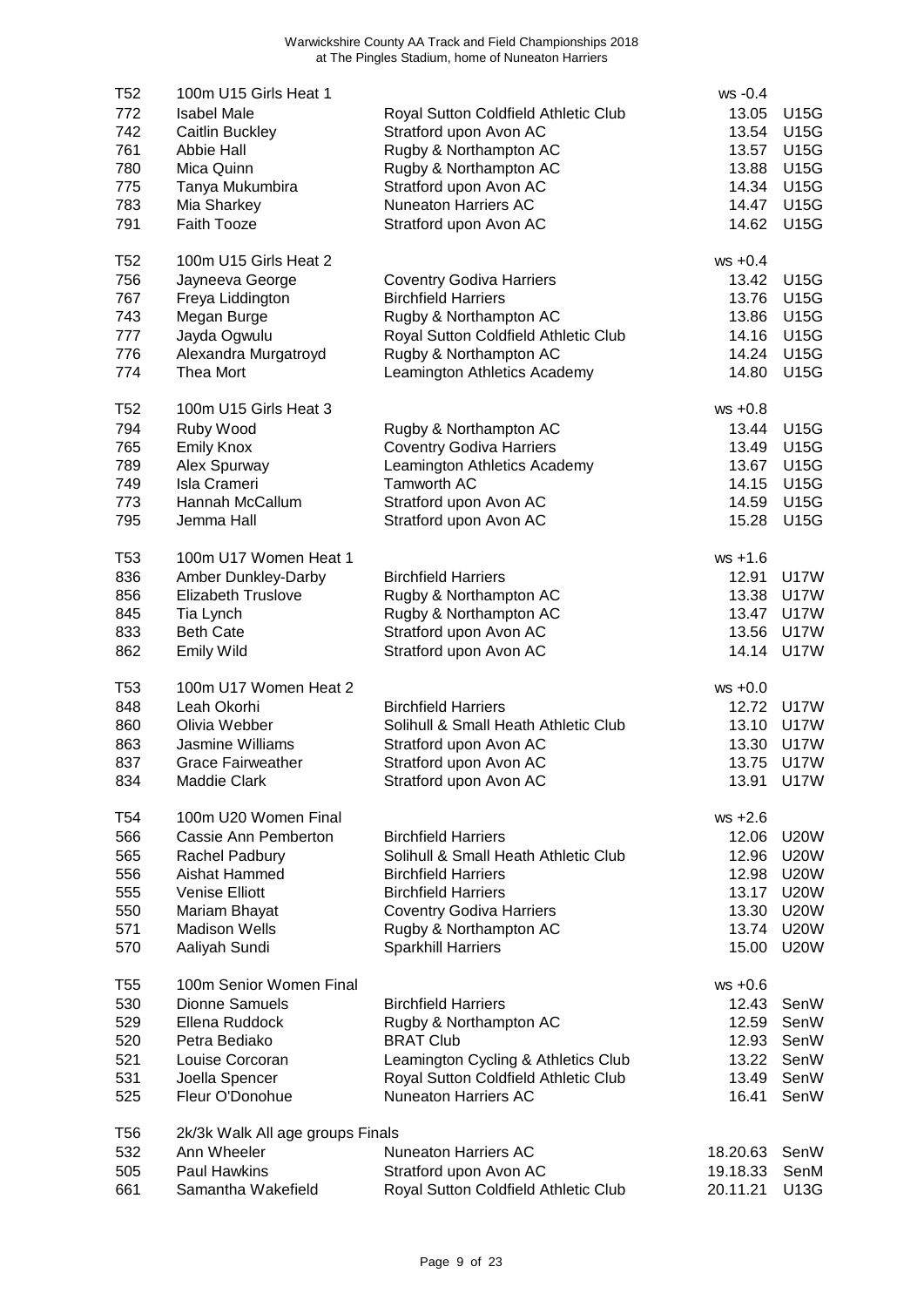| T58 | 800m U13 Boys Final             |                                                               |          |             |
|-----|---------------------------------|---------------------------------------------------------------|----------|-------------|
| 600 | Alexander Adams                 | Stratford upon Avon AC                                        | 02.21.59 | <b>U13B</b> |
| 614 | Jack O'Leary                    | Solihull & Small Heath Athletic Club                          | 02.21.82 | U13B        |
| 607 | <b>Ethan Cook</b>               | Royal Sutton Coldfield Athletic Club                          | 02.31.17 | U13B        |
| 621 | Adam Taylor                     | Stratford upon Avon AC                                        | 02.40.73 | <b>U13B</b> |
| 613 | Hayden North                    | <b>Coventry Godiva Harriers</b>                               | 02.40.95 | <b>U13B</b> |
| 602 | <b>Isaac Ball</b>               | Leamington Athletics Academy                                  | 02.41.64 | <b>U13B</b> |
| 608 | Dominic Eversden                | Rugby & Northampton AC                                        | 02.46.90 | <b>U13B</b> |
| 623 | <b>James Verralls</b>           | Stratford upon Avon AC                                        | 02.47.42 | <b>U13B</b> |
| 601 | <b>Harry Bailey</b>             | Leamington Cycling & Athletics Club                           | 02.51.16 | U13B        |
| 610 | Harry Lole                      | Rugby & Northampton AC                                        | 03.23.79 | U13B        |
|     |                                 |                                                               |          |             |
| T59 | 800m U15 Boys Heats             |                                                               |          |             |
| 729 | Jai Sispal                      | Leamington Cycling & Athletics Club                           | 02.09.57 | U15B        |
| 734 | <b>Finlay White</b>             | <b>Birchfield Harriers</b>                                    | 02.14.21 | U15B        |
| 706 | Christian Chapajong             | <b>Birchfield Harriers</b>                                    | 02.18.52 | U15B        |
| 717 | James Kenyon                    | Stratford upon Avon AC                                        | 02.23.04 | U15B        |
| 723 | Daniel Paston                   | <b>Coventry Godiva Harriers</b>                               | 02.23.15 | <b>U15B</b> |
| 732 | Jack Wakefield                  | Royal Sutton Coldfield Athletic Club                          | 02.25.90 | <b>U15B</b> |
| 725 | <b>Ben Scares</b>               | Leamington Athletics Academy                                  | 02.30.76 | <b>U15B</b> |
| 735 | Sam Yates                       | <b>Nuneaton Harriers AC</b>                                   | 02.30.93 | U15B        |
| 714 | <b>Harry Gravelsons</b>         | Stratford upon Avon AC                                        | 02.39.31 | U15B        |
| 705 | Zac Cale                        | Leamington Athletics Academy                                  | 02.41.32 | U15B        |
| 728 | <b>Archie Shields</b>           | <b>Coventry Godiva Harriers</b>                               | 02.50.32 | <b>U15B</b> |
|     |                                 |                                                               |          |             |
| T60 | 800m U17 Men Final              |                                                               |          |             |
| 816 | Joseph Martin                   | Royal Sutton Coldfield Athletic Club                          | 02.02.61 | <b>U17M</b> |
| 824 | Adam Visram Cipolletta          | Solihull & Small Heath Athletic Club                          | 02.05.11 | <b>U17M</b> |
| 814 | Dylan King                      | <b>Birchfield Harriers</b>                                    | 02.05.45 | <b>U17M</b> |
| 812 | Owain Jones                     | Stratford upon Avon AC                                        | 02.07.33 | <b>U17M</b> |
| 823 | Hugo Villalobos-Finigan         | <b>Birchfield Harriers</b>                                    | 02.08.59 | <b>U17M</b> |
| 817 | <b>Myles Martin</b>             | Rugby & Northampton AC                                        | 02.10.08 | <b>U17M</b> |
| 810 | Finlay Hutchinson               | Stratford upon Avon AC                                        | 02.33.27 | <b>U17M</b> |
| T61 | 800m U20 Men, Senior Men Finals |                                                               |          |             |
| 508 | Luke Jones                      | Tamworth AC                                                   | 01.58.65 | SenM        |
| 515 | <b>Clark Roberts</b>            | <b>Coventry Godiva Harriers</b>                               | 02.01.90 | SenM        |
| 542 | Alexander Ibbs                  |                                                               | 02.03.56 | U20M        |
| 501 | David Battersby                 | Leamington Cycling & Athletics Club<br>Stratford upon Avon AC | 02.22.69 | SenM        |
|     |                                 |                                                               |          |             |
| T62 | 75m Quadkids Time Trials Heat 1 |                                                               | no ws    |             |
| 903 | Olivia Monk                     | Rugby&Northampton AC                                          | 11.84    | U11G        |
| 901 | <b>Ruby Edwards</b>             | Stratford upon Avon AC                                        | 12.02    | U11G        |
| 902 | <b>Lily Sharkey</b>             | <b>Nuneaton Harriers</b>                                      | 12.36    | U11G        |
| 900 | Ella Peeke                      | Stratford upon Avon AC                                        | 12.37    | <b>U11G</b> |
| 911 | Elsie Davidson                  | <b>Coventry Godiva Harriers</b>                               | 12.99    | <b>U11G</b> |
| 906 | Annabel Jacks                   | Rugby&Northampton AC                                          | 13.65    | <b>U11G</b> |
| 916 | Verity Skinner-Kakitie          | Rugby&Northampton AC                                          | 14.41    | <b>U11G</b> |
| T62 | 75m Quadkids Time Trials Heat 2 |                                                               | no ws    |             |
| 914 | <b>Florence Male</b>            |                                                               | 11.85    | U11G        |
|     |                                 | Royal Sutton Coldfield Athletic Club                          |          |             |
| 912 | <b>Isabelle Knight</b>          | Rugby&Northampton AC                                          | 12.03    | U11G        |
| 905 | Imogen Lane                     | <b>Coventry Godiva Harriers</b>                               | 12.05    | U11G        |
| 904 | <b>Emilie Ross</b>              | Stratford upon Avon AC                                        | 12.28    | <b>U11G</b> |
| 910 | <b>Scarlett Smith</b>           | Rugby&Northampton AC                                          | 12.57    | <b>U11G</b> |
| 909 | Olivia Shalders                 | Stratford upon Avon AC                                        | 13.40    | <b>U11G</b> |
| 913 | Ella Burge                      | Rugby&Northampton AC                                          | 14.26    | <b>U11G</b> |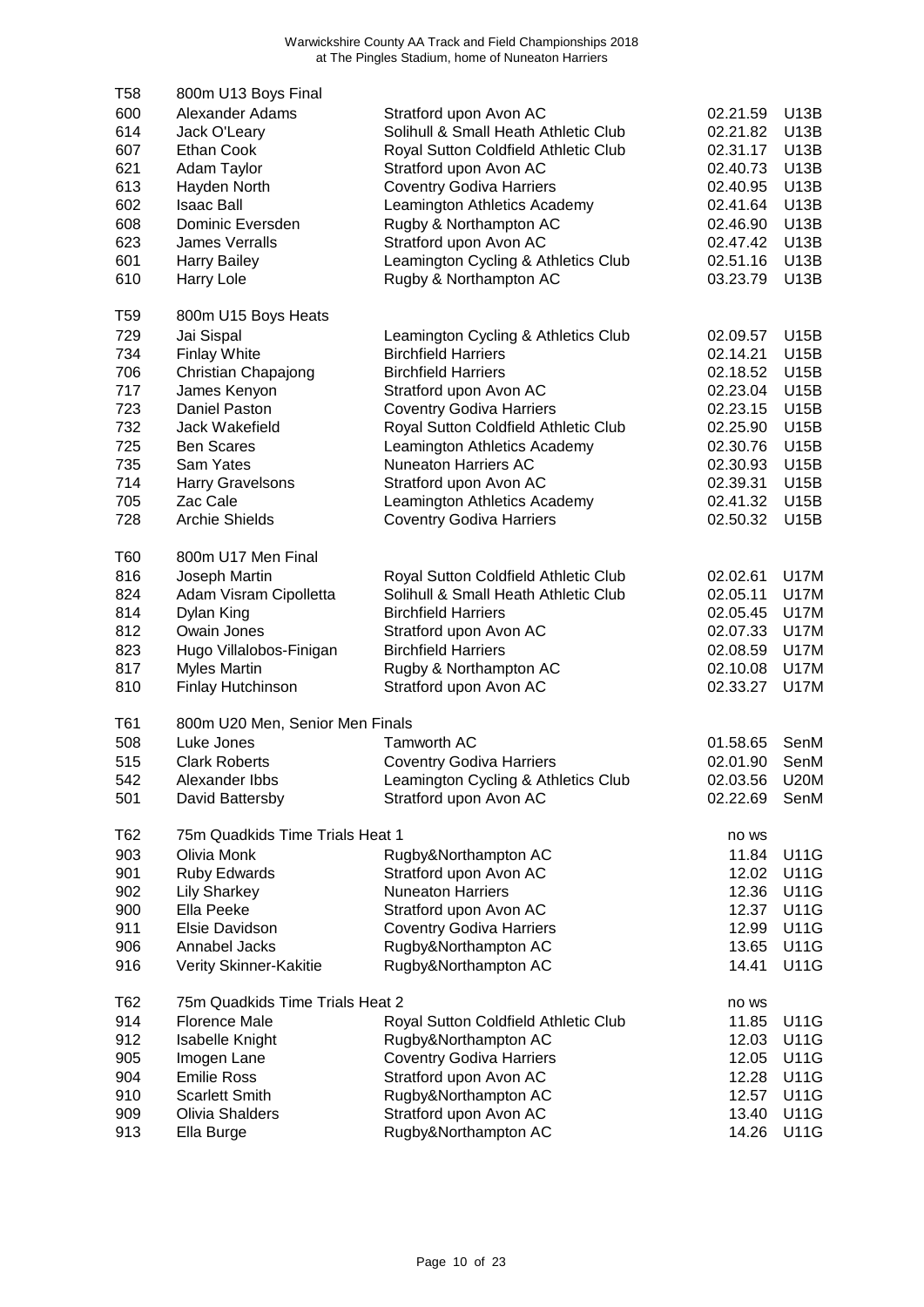| T62        | 75m Quadkids Time Trials Heat 3 |                                      |                |             |
|------------|---------------------------------|--------------------------------------|----------------|-------------|
|            |                                 |                                      | no ws          |             |
| 956        | Harrison McCarter               | Rugby&Northampton AC                 | 10.89          | U11B        |
| 961        | Jacob Harris                    | Royal Sutton Coldfield Athletic Club | 10.99          | <b>U11B</b> |
| 965        | Sebastian Hillard               | Stratford upon Avon AC               | 11.65          | <b>U11B</b> |
| 953        | Kyi Emrey                       | Royal Sutton Coldfield Athletic Club | 11.73          | <b>U11B</b> |
| 952        | <b>Thomas Whorrod</b>           | Stratford upon Avon AC               | 12.47          | <b>U11B</b> |
| 955        | <b>William Gower</b>            | Rugby&Northampton AC                 | 12.48          | <b>U11B</b> |
| 970        | <b>Elliot Skinner-Kakitie</b>   | Rugby&Northampton AC                 | 12.68          | <b>U11B</b> |
|            |                                 |                                      |                |             |
| T62        | 75m Quadkids Time Trials Heat 4 |                                      | no ws          |             |
| 959        | Flynn Dathan                    | Stratford upon Avon AC               | 11.72          | <b>U11B</b> |
| 963        | Jacob Vural                     | Rugby&Northampton AC                 | 12.21          | <b>U11B</b> |
| 951        | James Gould                     | Leamington Cycling and Athletic Club | 12.60          | <b>U11B</b> |
|            |                                 |                                      |                |             |
| 950        | <b>Oliver Battersby</b>         | Stratford upon Avon AC               | 12.91          | <b>U11B</b> |
| 968        | <b>Charlie Yates</b>            | <b>Nuneaton Harriers</b>             | 12.98          | <b>U11B</b> |
| 969        | Ishan Carson                    | Leamington Cycling and Athletic Club | 13.66          | <b>U11B</b> |
| 967        | Evan Holman                     | Rugby&Northampton AC                 | 13.82          | <b>U11B</b> |
|            | 75m Quadkids Time Trials Heat 5 |                                      |                |             |
| T62<br>964 | <b>Alfie Hall</b>               |                                      | no ws<br>11.47 | <b>U11B</b> |
|            |                                 | Royal Sutton Coldfield Athletic Club |                |             |
| 960        | Andre Onyekwe                   | Leamington Athletics Academy         | 11.56          | <b>U11B</b> |
| 954        | Alex McMillan                   | Stratford upon Avon AC               | 11.69          | <b>U11B</b> |
| 958        | Finn Williams-Stein             | Leamington Cycling & Athletics Club  | 12.12          | <b>U11B</b> |
| 962        | <b>Barnaby Richards</b>         | Stratford upon Avon AC               | 12.56          | <b>U11B</b> |
| 966        | Oscar Mort                      | Leamington Athletics Academy         | 14.23          | <b>U11B</b> |
|            |                                 |                                      |                |             |
| T63        | 100m U13 Girls Final            |                                      | no ws          |             |
| 647        | Lucy Lane                       | Stratford upon Avon AC               | 13.65          | U13G        |
| 534        | Lola Woodward                   | Royal Sutton Coldfield Athletic Club | 14.31          | SenW        |
| 662        | Josephine Williams              | <b>BRAT Club</b>                     | 14.61          | U13G        |
| 660        | Jessica Tuckley                 | <b>Nuneaton Harriers AC</b>          | 14.63          | U13G        |
| 635        | Aveline Desdoits-Pitman         | Rugby & Northampton AC               | 15.00          | U13G        |
| 651        | Elise Mendoza                   | Leamington Athletics Academy         | 15.02          | U13G        |
| 636        | Annalise Foxon-Day              | Daventry AAC                         | 15.08          | <b>U13G</b> |
| 652        | <b>Isabel Mur</b>               | Rugby & Northampton AC               | 15.12          | <b>U13G</b> |
|            |                                 |                                      |                |             |
| T64        | 100m U15 Girls Final            |                                      | no ws          |             |
| 772        | <b>Isabel Male</b>              | Royal Sutton Coldfield Athletic Club | 12.92          | <b>U15G</b> |
| 756        | Jayneeva George                 | <b>Coventry Godiva Harriers</b>      | 13.41          | <b>U15G</b> |
| 742        | Caitlin Buckley                 | Stratford upon Avon AC               | 13.51          | <b>U15G</b> |
| 765        | <b>Emily Knox</b>               | <b>Coventry Godiva Harriers</b>      | 13.71          | <b>U15G</b> |
| 794        | Ruby Wood                       | Rugby & Northampton AC               | 13.76          | <b>U15G</b> |
| 761        | <b>Abbie Hall</b>               | Rugby & Northampton AC               | 13.86          | <b>U15G</b> |
| 767        | Freya Liddington                | <b>Birchfield Harriers</b>           | 14.09          | <b>U15G</b> |
| 789        | Alex Spurway                    | Leamington Athletics Academy         | 14.14          | <b>U15G</b> |
|            |                                 |                                      |                |             |
| T65        | 100m U17 Women Final            |                                      | no ws          |             |
| 848        | Leah Okorhi                     | <b>Birchfield Harriers</b>           | 12.80          | U17W        |
| 860        | Olivia Webber                   | Solihull & Small Heath Athletic Club | 12.99          | <b>U17W</b> |
| 836        | Amber Dunkley-Darby             | <b>Birchfield Harriers</b>           | 13.12          | <b>U17W</b> |
| 856        | <b>Elizabeth Truslove</b>       | Rugby & Northampton AC               | 13.31          | <b>U17W</b> |
| 863        | Jasmine Williams                | Stratford upon Avon AC               | 13.33          | <b>U17W</b> |
| 845        | Tia Lynch                       | Rugby & Northampton AC               | 13.64          | <b>U17W</b> |
| 833        | <b>Beth Cate</b>                | Stratford upon Avon AC               | 13.65          | <b>U17W</b> |
|            |                                 |                                      |                |             |
| 837        | <b>Grace Fairweather</b>        | Stratford upon Avon AC               | 13.71          | <b>U17W</b> |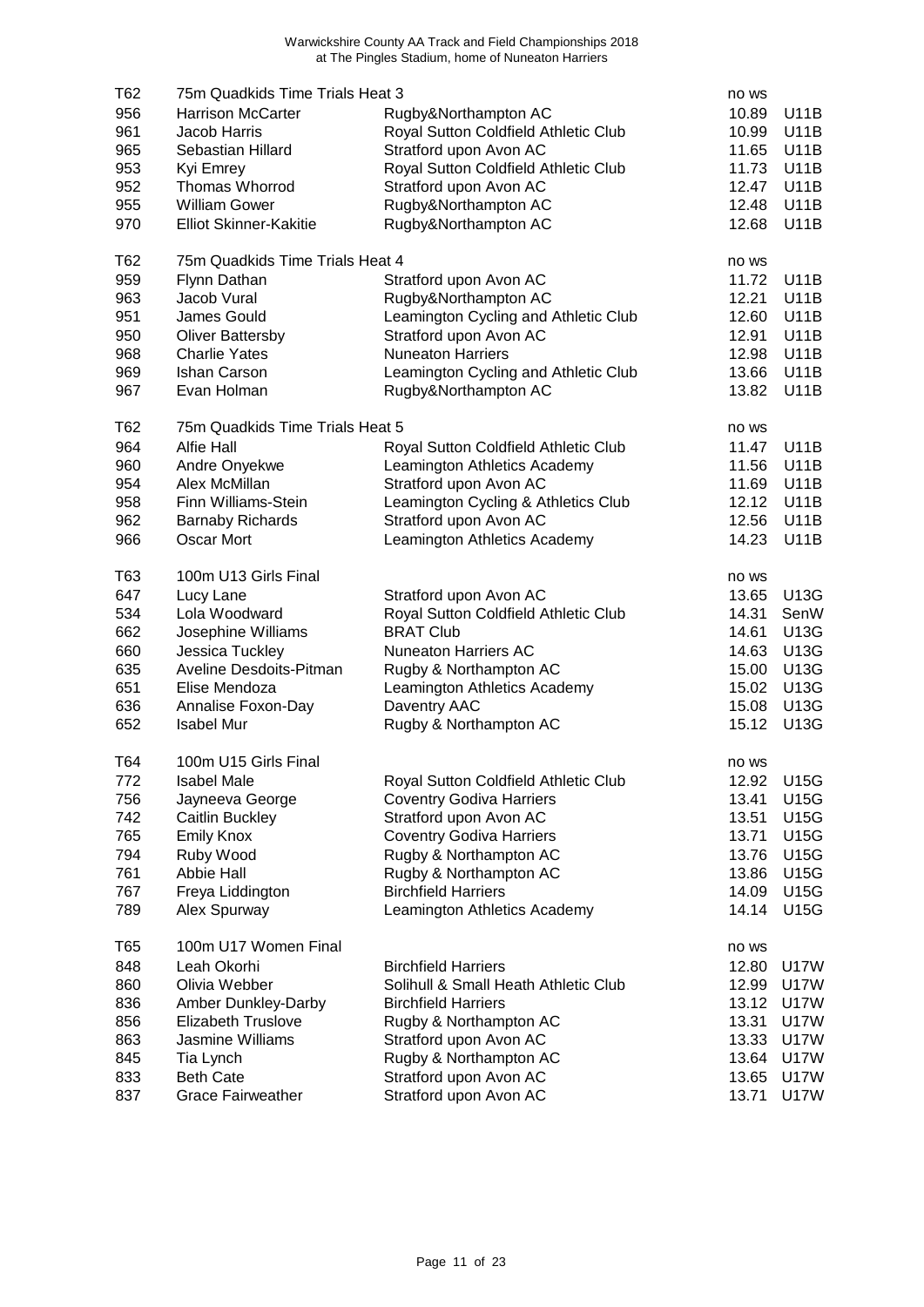| T66        | 200m U13 Boys Heat 1                             |                                                                | no ws          |                            |
|------------|--------------------------------------------------|----------------------------------------------------------------|----------------|----------------------------|
| 622        | Rusciano Thomas-Riley                            | <b>Coventry Godiva Harriers</b>                                | 26.80          | U13B                       |
| 620        | Lewis Spilletts                                  | Rugby & Northampton AC                                         | 26.85          | U13B                       |
| 604        | Oliver Blackwell                                 | <b>Coventry Godiva Harriers</b>                                | 27.46          | U13B                       |
| 623        | <b>James Verralls</b>                            | Stratford upon Avon AC                                         | 29.54          | <b>U13B</b>                |
| 608        | Dominic Eversden                                 | Rugby & Northampton AC                                         | 31.84          | <b>U13B</b>                |
| 617        | James Selley                                     | Leamington Athletics Academy                                   | dns            | <b>U13B</b>                |
|            |                                                  |                                                                |                |                            |
| T66        | 200m U13 Boys Heat 2                             |                                                                | no ws          |                            |
| 605        | Caleb Coley                                      | <b>Birchfield Harriers</b>                                     | 26.85          | U13B                       |
| 625        | <b>Charlie Whorrod</b>                           | Stratford upon Avon AC                                         | 27.43          | U13B                       |
| 618        | <b>Isaac Skinner-Kakite</b>                      | Rugby & Northampton AC                                         | 28.98          | U13B                       |
| 612        |                                                  |                                                                | 30.99          | <b>U13B</b>                |
|            | Samuel Morrey                                    | Leamington Cycling & Athletics Club                            |                | <b>U13B</b>                |
| 601        | <b>Harry Bailey</b>                              | Leamington Cycling & Athletics Club                            | 31.46          |                            |
| 606        | Joshua Coley                                     | <b>Birchfield Harriers</b>                                     | dns            | <b>U13B</b>                |
| T67        | 200m U15 Boys Final                              |                                                                | no ws          |                            |
| 712        | Matt French                                      | <b>Coventry Godiva Harriers</b>                                | 24.04          | U15B                       |
| 701        | <b>Gabriel Ball</b>                              | Leamington Athletics Academy                                   | 24.83          | U15B                       |
| 720        | Karnell Nunes-Smith                              | <b>Birchfield Harriers</b>                                     | 25.81          | U15B                       |
| 722        | Charlie Panayiotou                               | Solihull & Small Heath Athletic Club                           | 26.02          | U15B                       |
|            |                                                  |                                                                | 26.22          | <b>U15B</b>                |
| 703        | <b>Jack Bower</b>                                | Leamington Cycling & Athletics Club                            |                |                            |
| 731        | Benjamin Steele                                  | Solihull & Small Heath Athletic Club                           | 26.52          | U15B                       |
| 717        | James Kenyon                                     | Stratford upon Avon AC                                         | 27.35          | U15B                       |
| 735        | Sam Yates                                        | <b>Nuneaton Harriers AC</b>                                    | 29.42          | U15B                       |
| T68        | 200m U17 Men Heat 1                              |                                                                | no ws          |                            |
| 819        | <b>Mathew Millward-Brookes</b>                   | Stratford upon Avon AC                                         | 23.58          | U17M                       |
| 825        | <b>Bradley Whitehead</b>                         | Rugby & Northampton AC                                         | 23.62          | U17M                       |
| 820        | Jordan Mukalazi                                  | <b>Coventry Godiva Harriers</b>                                | 24.49          | U17M                       |
| 815        | Ben Lole                                         | Rugby & Northampton AC                                         | 26.20          | <b>U17M</b>                |
| 811        |                                                  |                                                                |                |                            |
|            | Conor Jelley                                     | Leamington Athletics Academy                                   | DQ Rule 163.3a | U17M                       |
| T68        | 200m U17 Men Heat 2                              |                                                                | no ws          |                            |
| 821        | Oluwatobi Oke                                    | <b>Coventry Godiva Harriers</b>                                | 23.21          | U17M                       |
| 803        | Conlan Boyle                                     | Rugby & Northampton AC                                         | 25.17          | U17M                       |
| 813        | Leo Jowett                                       | <b>Coventry Godiva Harriers</b>                                | 25.47          | <b>U17M</b>                |
| 829        | Aran Woodger                                     | Stratford upon Avon AC                                         |                | 27.00 U17M                 |
| 800        | <b>Oliver Adams</b>                              | Stratford upon Avon AC                                         | 27.13          | <b>U17M</b>                |
|            |                                                  |                                                                |                |                            |
| T69        | 200m U20 Men Final                               |                                                                | no ws          |                            |
| 535        | Morgan Amed                                      | <b>Coventry Godiva Harriers</b>                                | 21.80          | <b>U20M</b>                |
| 544        | Jaime Nalus                                      | Rugby & Northampton AC                                         | 22.77          | <b>U20M</b>                |
| 546        | Henry Thorneywork                                | Solihull & Small Heath Athletic Club                           | 22.95          | <b>U20M</b>                |
| 547        | <b>Brandon Waltham</b>                           | <b>Birchfield Harriers</b>                                     | 23.63          | <b>U20M</b>                |
| 536        | Ross Beale                                       | <b>Birchfield Harriers</b>                                     | 23.65          | <b>U20M</b>                |
| 545        | <b>Isaac Sergeant</b>                            | Stratford upon Avon AC                                         | 24.55          | <b>U20M</b>                |
|            |                                                  |                                                                |                |                            |
| T70        | 200m Senior Men Final                            |                                                                | no ws          |                            |
| 506        | Kane Howitt                                      | Royal Sutton Coldfield Athletic Club                           | 22.11          | SenM                       |
| 514        | Nicholas Pryce                                   | Royal Sutton Coldfield Athletic Club                           | 22.21          | SenM                       |
| 504        | Hassan Hassan                                    | <b>Coventry Godiva Harriers</b>                                | 23.14          | SenM                       |
| T71        | 300m U15 Girls Heat 1                            |                                                                |                |                            |
|            |                                                  |                                                                |                |                            |
| 789        | Alex Spurway                                     | Leamington Athletics Academy                                   | 44.43          | U15G                       |
| 763        | Anisa Hamilton                                   | <b>Birchfield Harriers</b>                                     | 45.03          | <b>U15G</b>                |
| 736<br>738 | <b>Holly Bates</b>                               | <b>Coventry Godiva Harriers</b>                                | 45.07          | <b>U15G</b>                |
|            |                                                  |                                                                |                |                            |
|            | Vienna Blair                                     | <b>Birchfield Harriers</b>                                     | 45.71          | <b>U15G</b>                |
| 753<br>779 | <b>Isabelle Fennell</b><br><b>Tully Peacocke</b> | Royal Sutton Coldfield Athletic Club<br>Rugby & Northampton AC | 46.10<br>46.68 | <b>U15G</b><br><b>U15G</b> |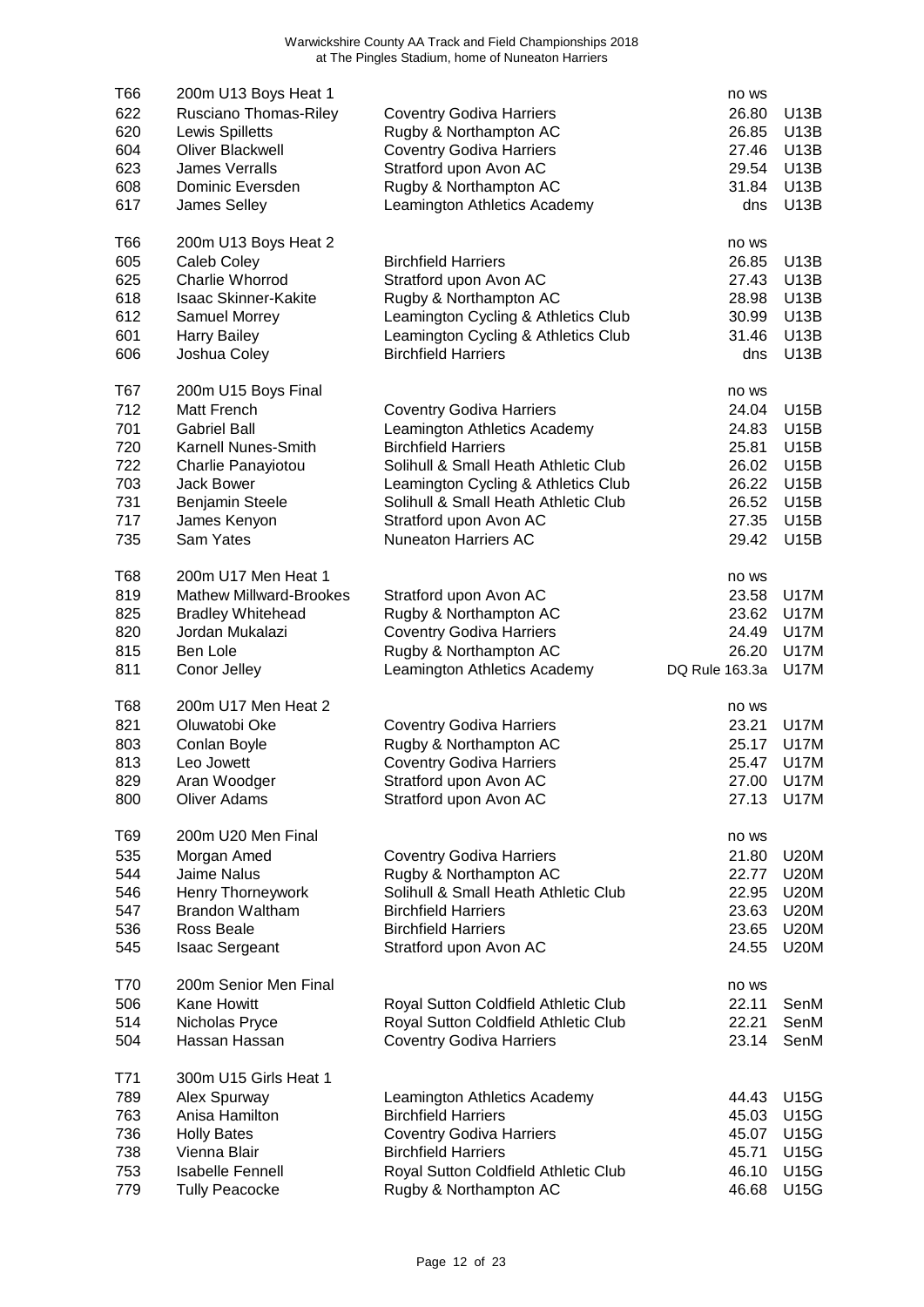| T71        | 300m U15 Girls Heat 2         |                                                               |                      |             |
|------------|-------------------------------|---------------------------------------------------------------|----------------------|-------------|
| 751        | Sophia Deans                  | <b>Birchfield Harriers</b>                                    | 43.02                | <b>U15G</b> |
| 784        | Amelia Smith                  | Royal Sutton Coldfield Athletic Club                          | 44.38                | <b>U15G</b> |
| 761        | <b>Abbie Hall</b>             | Rugby & Northampton AC                                        | 44.67                | <b>U15G</b> |
| 776        | Alexandra Murgatroyd          | Rugby & Northampton AC                                        | 44.76                | <b>U15G</b> |
| 752        | <b>Grace Fennell</b>          | Royal Sutton Coldfield Athletic Club                          | 48.09                | <b>U15G</b> |
|            |                               |                                                               |                      |             |
| T72        | 300m U17 Women Final          |                                                               |                      |             |
| 861        | <b>Madeleine Whapples</b>     | Solihull & Small Heath Athletic Club                          | 40.20                | <b>U17W</b> |
| 855        | Mary Takwoingi                | Solihull & Small Heath Athletic Club                          | 40.51                | <b>U17W</b> |
| 853        | Imogen Sheppard               | Stratford upon Avon AC                                        | 42.28                | <b>U17W</b> |
| 836        | Amber Dunkley-Darby           | <b>Birchfield Harriers</b>                                    | 43.76                | <b>U17W</b> |
| 850        | Gabriella Porter              | Stratford upon Avon AC                                        | 44.16                | <b>U17W</b> |
| 844        | Sian Lewis                    | Tamworth AC                                                   | 45.17                | <b>U17W</b> |
| 837        | <b>Grace Fairweather</b>      | Stratford upon Avon AC                                        | 47.58                | <b>U17W</b> |
| 840        | Rositsa Gugutkova             | Leamington Cycling & Athletics Club                           | 54.68                | <b>U17W</b> |
| T73        | 400m U20 Women Final          |                                                               |                      |             |
| 568        | Jessica Sheppard              | Stratford upon Avon AC                                        | 58.80                | <b>U20W</b> |
| 564        | Verity O'Shea                 | <b>Birchfield Harriers</b>                                    | 59.55                | <b>U20W</b> |
| 563        | <b>Ellie Minshull</b>         | <b>Coventry Godiva Harriers</b>                               | 60.50                | <b>U20W</b> |
| 552        | Lauren Butler                 | <b>Birchfield Harriers</b>                                    | 61.31                | <b>U20W</b> |
| 573        | Olivia Worth                  | <b>Birchfield Harriers</b>                                    | 63.83                | <b>U20W</b> |
|            |                               |                                                               |                      |             |
| T74        | 400m Senior Women Final       |                                                               |                      |             |
| 518        | Kate Anderson                 | <b>Coventry Godiva Harriers</b>                               | 57.55                | SenW        |
| 522        | Danel Jansen-van-Rensburg     | <b>Birchfield Harriers</b>                                    | 57.80                | SenW        |
| 525        | Fleur O'Donohue               | <b>Nuneaton Harriers AC</b>                                   | 84.13                | SenW        |
| T75        | 1500m U13 Girls Final         |                                                               |                      |             |
| 663        | Martha Wood                   | Royal Sutton Coldfield Athletic Club                          | 05.06.59             | U13G        |
| 655        | <b>Charlotte Prince</b>       | Royal Sutton Coldfield Athletic Club                          | 05.15.57             | U13G        |
| 645        | Madeleine Jacks               | Rugby & Northampton AC                                        | 05.21.91             | <b>U13G</b> |
| 642        | Amira Hamilton                | <b>Birchfield Harriers</b>                                    | 05.26.48             | <b>U13G</b> |
| 644        | <b>Bethan Homer</b>           | Royal Sutton Coldfield Athletic Club                          | 05.27.65             | U13G        |
| 648        | Madeleine Linfoot             | Stratford upon Avon AC                                        | 05.31.02             | U13G        |
| 643        | Niamh Hillard                 | Stratford upon Avon AC                                        | 05.35.06             | <b>U13G</b> |
| 628        | Krista Bennett                | <b>Coventry Godiva Harriers</b>                               | 05.35.27 U13G        |             |
| 659        | <b>Tulah Searle</b>           | Stratford upon Avon AC                                        | 05.36.31             | U13G        |
| 653        | <b>Holly Newton</b>           | Stratford upon Avon AC                                        | 05.54.52             | U13G        |
| 638        | Abigail George                | Leamington Athletics Academy                                  | 06.03.55             | U13G        |
| T76        | 1500m U15 Girls Final         |                                                               |                      |             |
| 782        | Lily Saxon                    | Solihull & Small Heath Athletic Club                          | 04.53.05             | <b>U15G</b> |
| 787        | Tally Smyj-James              | <b>Coventry Godiva Harriers</b>                               | 05.00.49             | <b>U15G</b> |
| 745        | Lucy Carey                    | Royal Sutton Coldfield Athletic Club                          | 05.02.02             | <b>U15G</b> |
|            |                               |                                                               |                      | <b>U15G</b> |
| 790<br>757 | Ellen Taylor<br>Melanie Gould | Stratford upon Avon AC<br>Leamington Cycling & Athletics Club | 05.14.09<br>05.16.48 | <b>U15G</b> |
| 793        | <b>Elspeth Unitt</b>          | Rugby & Northampton AC                                        | 05.16.62             | <b>U15G</b> |
| 770        | <b>Emily Lovett</b>           | Leamington Cycling & Athletics Club                           | 05.29.45             | <b>U15G</b> |
| 769        | Ana Lovett                    | Leamington Cycling & Athletics Club                           | 05.30.87             | U15G        |
| 737        | Ayesha Bhatti                 | <b>Coventry Godiva Harriers</b>                               | 05.56.05             | U15G        |
| 768        | Poppy Lister                  | Leamington Athletics Academy                                  | 05.56.17             | U15G        |
| 740        | Elsa Buchanan                 | Royal Sutton Coldfield Athletic Club                          | dns                  | <b>U15G</b> |
|            |                               |                                                               |                      |             |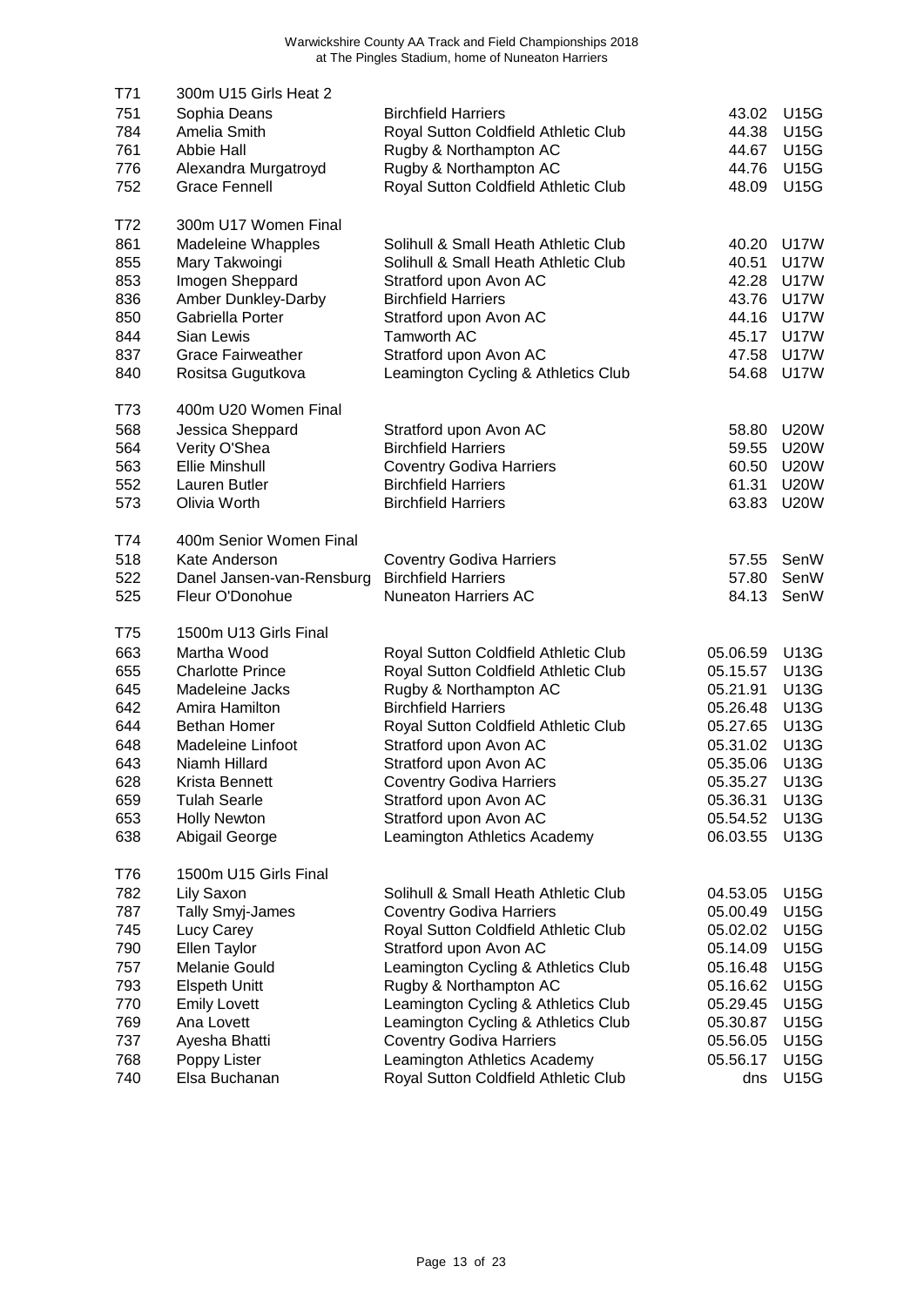| T77 | 1500m U17 Women, U20 Women Finals |                                             |               |             |
|-----|-----------------------------------|---------------------------------------------|---------------|-------------|
| 832 | Georgina Campbell                 | Stratford upon Avon AC                      | 04.47.76      | <b>U17W</b> |
| 841 | <b>Charlotte Hey</b>              | Royal Sutton Coldfield Athletic Club        | 04.59.08      | <b>U17W</b> |
| 569 | Amelia Starling                   | <b>Coventry Godiva Harriers</b>             | 05.05.52      | <b>U20W</b> |
| 830 | Freya Bennett                     | <b>Coventry Godiva Harriers</b>             | 05.06.07      | <b>U17W</b> |
| 557 | Ellen Humpherston                 | Royal Sutton Coldfield Athletic Club        | 05.06.49      | <b>U20W</b> |
| 857 | Libby Turney                      | Royal Sutton Coldfield Athletic Club        | 05.29.40      | <b>U17W</b> |
| T78 | 600m Quadkids Time Trials Heat 1  |                                             |               |             |
| 914 | <b>Florence Male</b>              | Royal Sutton Coldfield Athletic Club        | 02.07.07      | <b>U11G</b> |
| 902 | <b>Lily Sharkey</b>               | <b>Nuneaton Harriers</b>                    | 02.09.05      | <b>U11G</b> |
| 900 | Ella Peeke                        | Stratford upon Avon AC                      | 02.09.70      | <b>U11G</b> |
| 905 | Imogen Lane                       | <b>Coventry Godiva Harriers</b>             | 02.11.47      | <b>U11G</b> |
| 901 | Ruby Edwards                      | Stratford upon Avon AC                      | 02.14.43      | <b>U11G</b> |
| 912 | <b>Isabelle Knight</b>            | Rugby&Northampton AC                        | 02.15.34      | <b>U11G</b> |
| 911 | Elsie Davidson                    | <b>Coventry Godiva Harriers</b>             | 02.20.35      | <b>U11G</b> |
| 909 | <b>Olivia Shalders</b>            | Stratford upon Avon AC                      | 02.22.93      | <b>U11G</b> |
| 904 | <b>Emilie Ross</b>                | Stratford upon Avon AC                      | 02.27.69      | <b>U11G</b> |
| 906 | Annabel Jacks                     | Rugby&Northampton AC                        | 02.31.82      | <b>U11G</b> |
| 903 | Olivia Monk                       | Rugby&Northampton AC                        | 02.34.83      | <b>U11G</b> |
| 910 | <b>Scarlett Smith</b>             | Rugby&Northampton AC                        | 02.36.33      | <b>U11G</b> |
| 913 | Ella Burge                        | Rugby&Northampton AC                        | 02.42.22      | <b>U11G</b> |
| 916 | Verity Skinner-Kakitie            | Rugby&Northampton AC                        | dnf           | <b>U11G</b> |
| T78 | 600m Quadkids Time Trials Heat 2  |                                             |               |             |
| 951 | James Gould                       | Leamington Cycling and Athletic Club        | 01.55.03      | <b>U11B</b> |
| 954 | Alex McMillan                     | Stratford upon Avon AC                      | 01.58.57      | <b>U11B</b> |
| 962 | <b>Barnaby Richards</b>           | Stratford upon Avon AC                      | 02.04.73      | <b>U11B</b> |
| 955 | <b>William Gower</b>              | Rugby&Northampton AC                        | 02.04.92      | <b>U11B</b> |
| 965 | Sebastian Hillard                 | Stratford upon Avon AC                      | 02.08.95      | <b>U11B</b> |
| 968 | <b>Charlie Yates</b>              | <b>Nuneaton Harriers</b>                    | 02.12.91      | <b>U11B</b> |
| 958 | Finn Williams-Stein               | Leamington Cycling & Athletics Club         | 02.19.01      | <b>U11B</b> |
| 970 | <b>Elliot Skinner-Kakitie</b>     | Rugby&Northampton AC                        | 02.22.42      | <b>U11B</b> |
| 963 | Jacob Vural                       | Rugby&Northampton AC                        | 02.22.63      | <b>U11B</b> |
| 953 | Kyi Emrey                         | Royal Sutton Coldfield Athletic Club        | 02.27.80      | <b>U11B</b> |
| T78 | 600m Quadkids Time Trials Heat 3  |                                             |               |             |
| 961 | Jacob Harris                      | <b>Royal Sutton Coldfield Athletic Club</b> | 01.54.15 U11B |             |
| 956 | <b>Harrison McCarter</b>          | Rugby&Northampton AC                        | 01.58.19      | U11B        |
| 964 | Alfie Hall                        | Royal Sutton Coldfield Athletic Club        | 01.58.62      | <b>U11B</b> |
| 959 | Flynn Dathan                      | Stratford upon Avon AC                      | 01.59.99      | <b>U11B</b> |
| 960 | Andre Onyekwe                     | Leamington Athletics Academy                | 02.10.56      | <b>U11B</b> |
| 969 | <b>Ishan Carson</b>               | Leamington Cycling and Athletic Club        | 02.17.78      | <b>U11B</b> |
| 952 | Thomas Whorrod                    | Stratford upon Avon AC                      | 02.22.26      | <b>U11B</b> |
| 950 | <b>Oliver Battersby</b>           | Stratford upon Avon AC                      | 02.35.87      | U11B        |
| 966 | Oscar Mort                        | Leamington Athletics Academy                | 02.38.49      | <b>U11B</b> |
| 967 | Evan Holman                       | Rugby&Northampton AC                        | 02.39.61      | <b>U11B</b> |
| T79 | 200m U13 Boys Final               |                                             | no ws         |             |
| 620 | Lewis Spilletts                   | Rugby & Northampton AC                      | 26.82         | U13B        |
| 622 | Rusciano Thomas-Riley             | <b>Coventry Godiva Harriers</b>             | 26.83         | U13B        |
| 605 | Caleb Coley                       | <b>Birchfield Harriers</b>                  | 27.45         | U13B        |
| 604 | Oliver Blackwell                  | <b>Coventry Godiva Harriers</b>             | 27.66         | U13B        |
| 625 | Charlie Whorrod                   | Stratford upon Avon AC                      | 27.84         | U13B        |
| 612 | Samuel Morrey                     | Leamington Cycling & Athletics Club         | 32.63         | <b>U13B</b> |
| 618 | <b>Isaac Skinner-Kakite</b>       | Rugby & Northampton AC                      | dns           | U13B        |
| 623 | James Verralls                    | Stratford upon Avon AC                      | dns           | <b>U13B</b> |

T80 Final at heat time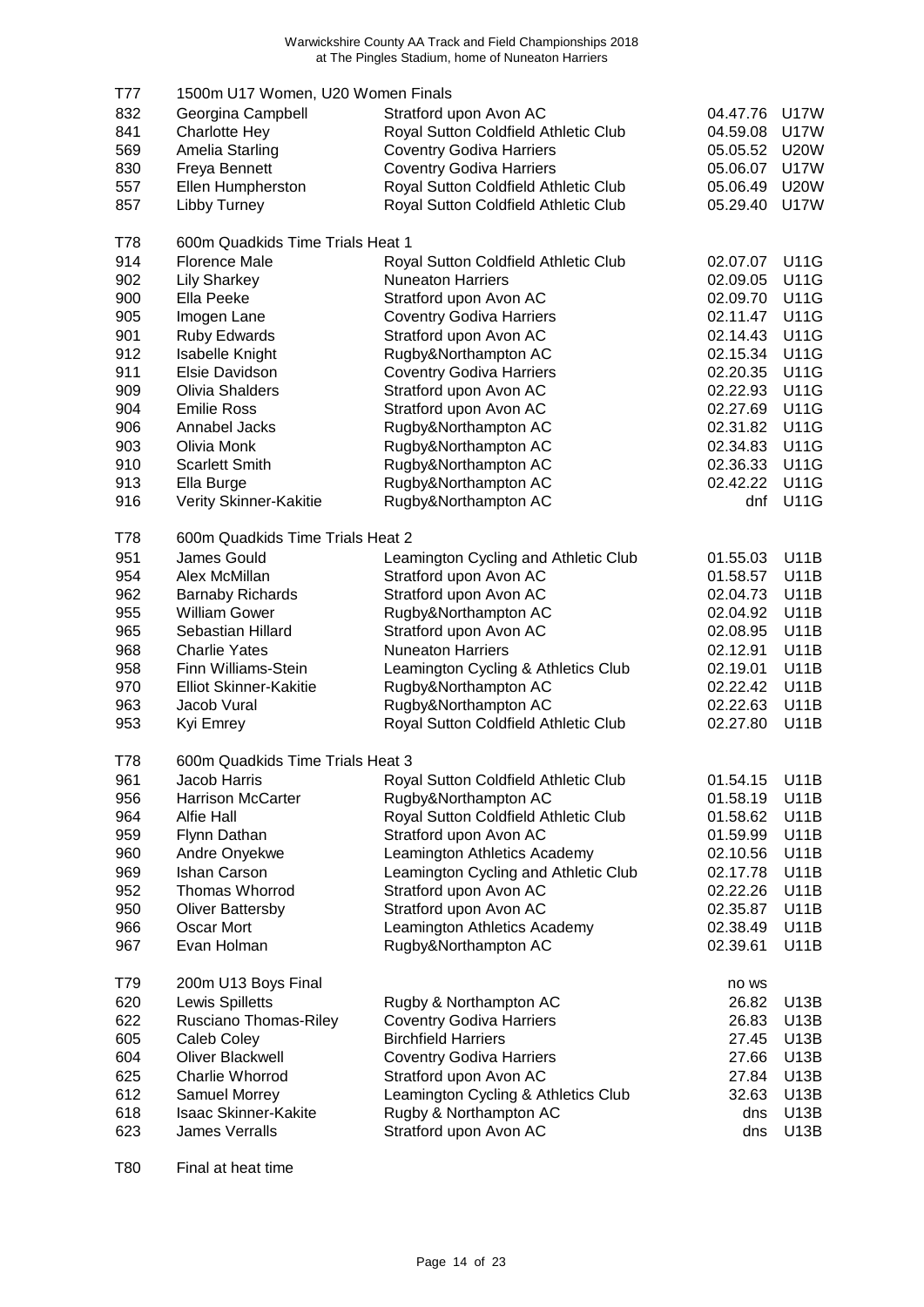| T81 | 200m U17 Men Final             |                                      | no ws          |             |
|-----|--------------------------------|--------------------------------------|----------------|-------------|
| 819 | <b>Mathew Millward-Brookes</b> | Stratford upon Avon AC               | 23.46          | U17M        |
| 825 | <b>Bradley Whitehead</b>       | Rugby & Northampton AC               | 23.68          | U17M        |
| 820 | Jordan Mukalazi                | <b>Coventry Godiva Harriers</b>      | 24.23          | U17M        |
| 803 | Conlan Boyle                   | Rugby & Northampton AC               | 25.50          | U17M        |
| 813 | Leo Jowett                     | <b>Coventry Godiva Harriers</b>      | 25.80          | U17M        |
| 815 | Ben Lole                       | Rugby & Northampton AC               | 26.89          | U17M        |
| 821 | Oluwatobi Oke                  | <b>Coventry Godiva Harriers</b>      | DQ Rule 163.3a | U17M        |
| 829 | Aran Woodger                   | Stratford upon Avon AC               | dns            | U17M        |
| T82 | 300m U15 Girls Final           |                                      |                |             |
| 751 | Sophia Deans                   | <b>Birchfield Harriers</b>           | 43.31          | U15G        |
| 789 | Alex Spurway                   | Leamington Athletics Academy         | 43.33          | U15G        |
| 784 | Amelia Smith                   | Royal Sutton Coldfield Athletic Club | 44.59          | U15G        |
| 736 | <b>Holly Bates</b>             | <b>Coventry Godiva Harriers</b>      | 45.13          | U15G        |
| 761 | Abbie Hall                     | Rugby & Northampton AC               | 45.33          | <b>U15G</b> |
| 776 | Alexandra Murgatroyd           | Rugby & Northampton AC               | 45.67          | U15G        |
| 763 | Anisa Hamilton                 | <b>Birchfield Harriers</b>           | 46.22          | U15G        |
| 738 | Vienna Blair                   | <b>Birchfield Harriers</b>           | 46.59          | U15G        |
|     |                                |                                      |                |             |

T83 Final at heat time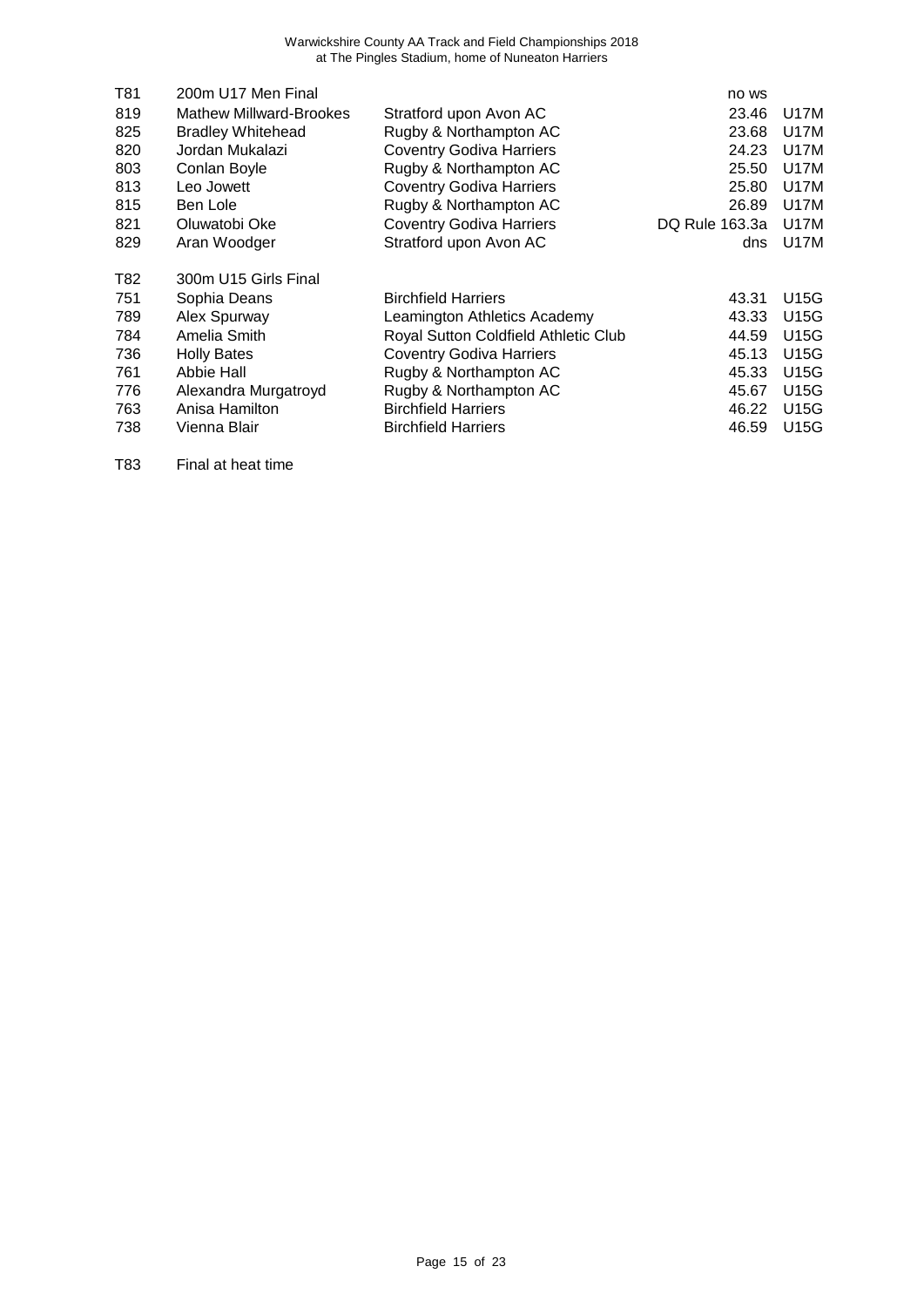| F <sub>1</sub> | Pole Vault All age groups                  |                                                            |       |             |         |
|----------------|--------------------------------------------|------------------------------------------------------------|-------|-------------|---------|
| 226            | Charlie Panayiotou                         | Solihull & Small Heath Athletic Club                       | 2.40  | <b>U15B</b> |         |
| 235            | <b>Benjamin Steele</b>                     | Solihull & Small Heath Athletic Club                       | 2.35  | U15B        |         |
| 249            | <b>Isla Crameri</b>                        | <b>Tamworth AC</b>                                         | 2.60  | U15G        |         |
| 338            | Cameron Williams-Stein                     | Leamington Cycling & Athletics Club                        | 3.20  | <b>U17M</b> |         |
| 343            | Kacie Carnall                              | <b>Birchfield Harriers</b>                                 | 2.00  | <b>U17W</b> |         |
| F <sub>2</sub> | Hammer Throw U15 Boys, U17 Men, Senior Men |                                                            |       |             |         |
| 13             | Craig Murch                                | Rugby & Northampton AC                                     | 66.25 | SenM        |         |
| 20             | Andrejs Virsics                            | <b>Coventry Godiva Harriers</b>                            | 47.32 | SenM        |         |
| 14             | Kevin Murch                                | Rugby & Northampton AC                                     | 35.94 | SenM        | M55 6Kg |
| 232            | Ollie Scott                                | Rugby & Northampton AC                                     | 20.04 | U15B        |         |
| 228            | Owen Perkins                               | <b>Coventry Godiva Harriers</b>                            | 13.74 | U15B        |         |
| 334            | James Ward                                 | Royal Sutton Coldfield Athletic Club                       | 44.46 | U17M        |         |
| F <sub>3</sub> | Long Jump U13 Girls                        |                                                            |       |             |         |
| 160            | Josephine Williams                         | <b>BRAT Club</b>                                           | 4.26  | <b>U13G</b> |         |
| 152            | <b>Isabel Mur</b>                          | Rugby & Northampton AC                                     | 3.76  | U13G        |         |
| 139            | Annalise Foxon-Day                         | Daventry AAC                                               | 3.75  | <b>U13G</b> |         |
| 134            | Amelie Cate                                | Stratford upon Avon AC                                     | 3.72  | <b>U13G</b> |         |
| 151            | <b>Isobel McArthur</b>                     | Leamington Cycling & Athletics Club                        | 3.71  | U13G        |         |
| 153            | <b>Holly Newton</b>                        | Stratford upon Avon AC                                     | 3.66  | U13G        |         |
| 156            | <b>Charlotte Ratley</b>                    | Leamington Athletics Academy                               | 3.58  | U13G        |         |
| 142            | Georgia Gercs                              | Rugby & Northampton AC                                     | 3.48  | U13G        |         |
| 161            | Annabelle Wolverson                        | Stratford upon Avon AC                                     | 3.40  | U13G        |         |
| 154            | <b>Issy Newton</b>                         | Stratford upon Avon AC                                     | 3.15  | U13G        |         |
| 141            | Abigail George                             | Leamington Athletics Academy                               | 3.04  | U13G        |         |
| F4             |                                            | Hammer Throw U15 Girls, U17 Women, U20 Women, Senior Women |       |             |         |
| 32             | Hayley Murray                              | Rugby & Northampton AC                                     | 56.16 | SenW        |         |
| 35             | <b>Chrissie Prince</b>                     | Royal Sutton Coldfield Athletic Club                       | 41.43 | SenW        |         |
| 38             | Kate Whiston                               | Solihull & Small Heath Athletic Club                       | 28.54 | SenW        |         |
| 31             | Deborah Murch                              | Rugby & Northampton AC                                     | 34.74 | SenW        | W55 3Kg |
| 271            | Mollie Mae Peniket-Aldridge                | <b>Birchfield Harriers</b>                                 | 32.70 | <b>U15G</b> |         |
| 270            | Jessica Parker                             | <b>Coventry Godiva Harriers</b>                            | 23.76 | U15G        |         |
| 240            | Neva Bevan                                 | <b>Birchfield Harriers</b>                                 | 19.13 | U15G        |         |
| 273            | Mica Quinn                                 | Rugby & Northampton AC                                     | 18.78 | <b>U15G</b> |         |
| 242            | <b>Charlotte Bowers</b>                    | Rugby & Northampton AC                                     | 16.87 | <b>U15G</b> |         |
| 369            | Meghan Sharman                             | Royal Sutton Coldfield Athletic Club                       | 37.91 | <b>U17W</b> |         |
| 62             | Nichole Birmingham                         | <b>Birchfield Harriers</b>                                 | 40.22 | <b>U20W</b> |         |
| 77             | Hannah Smith                               | Royal Sutton Coldfield Athletic Club                       | 31.47 | <b>U20W</b> |         |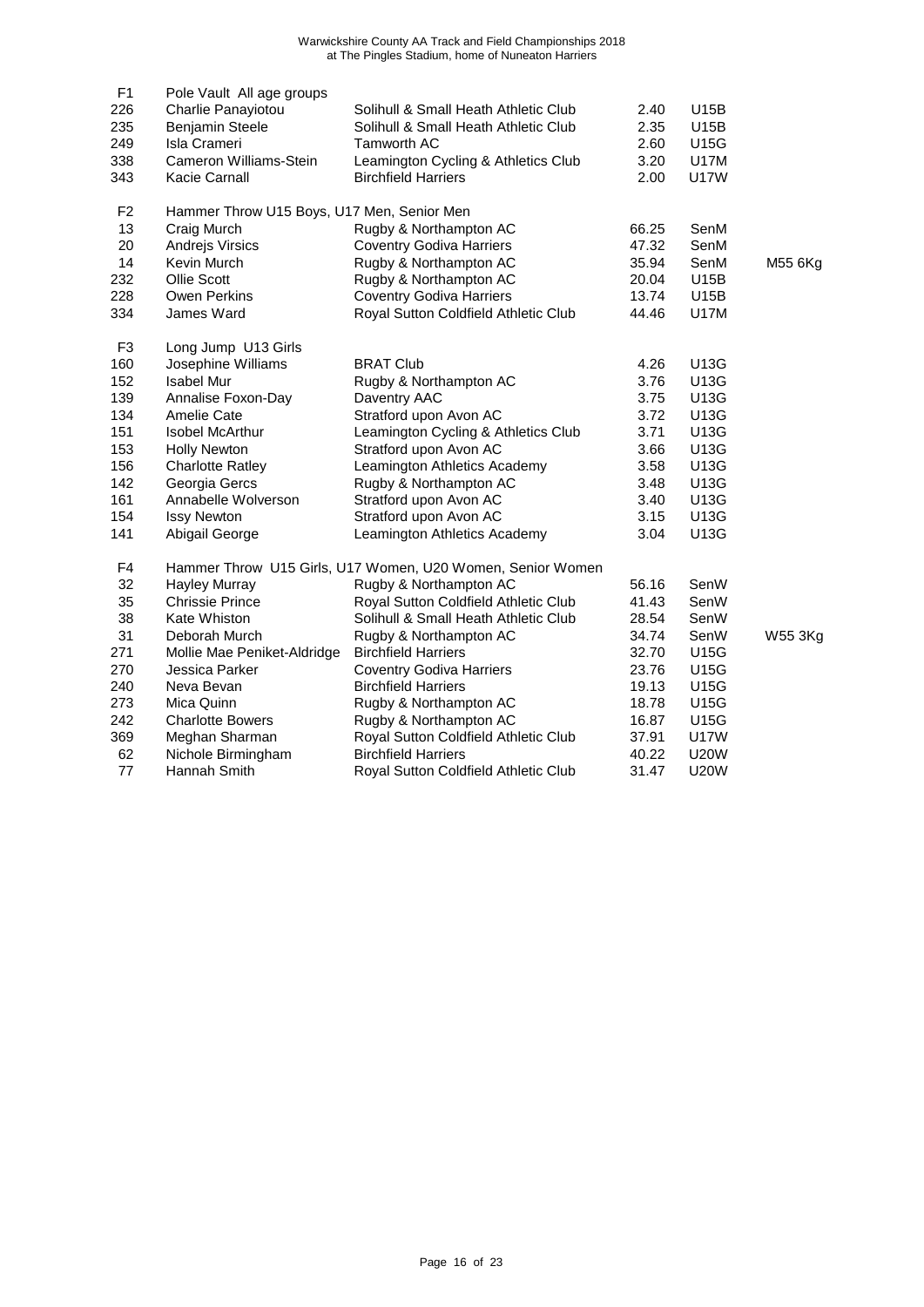| F <sub>5</sub> | Long Jump U15 Girls         |                                              |       |             |           |
|----------------|-----------------------------|----------------------------------------------|-------|-------------|-----------|
| 246            | Rhiana Burrell              | <b>Birchfield Harriers</b>                   | 5.04  | U15G        |           |
| 265            | Freya Liddington            | <b>Birchfield Harriers</b>                   | 4.87  | U15G        |           |
| 282            | Erin Troop                  | Solihull & Small Heath Athletic Club         | 4.83  | U15G        |           |
| 243            | Elsa Buchanan               | Royal Sutton Coldfield Athletic Club         | 4.55  | <b>U15G</b> |           |
| 264            | Millie Leighton             | Stratford upon Avon AC                       | 4.54  | <b>U15G</b> |           |
| 245            | Megan Burge                 | Rugby & Northampton AC                       | 4.43  | U15G        |           |
| 251            | Jessica Day                 | <b>Nuneaton Harriers AC</b>                  | 4.38  | U15G        |           |
| 281            | <b>Faith Tooze</b>          | Stratford upon Avon AC                       | 4.14  | <b>U15G</b> |           |
| 284            | Milly Woodman-Booth         | <b>Birchfield Harriers</b>                   | 4.09  | U15G        |           |
| 266            | Evie Lowe                   | Stratford upon Avon AC                       | 4.06  | U15G        |           |
| 253            | Anna Farrow                 | Rugby & Northampton AC                       | 4.05  | <b>U15G</b> |           |
| 276            | Mia Sharkey                 | <b>Nuneaton Harriers AC</b>                  | 4.04  | <b>U15G</b> |           |
| 244            | Zara Buchanan               | Royal Sutton Coldfield Athletic Club         | 4.02  | U15G        |           |
| 263            | <b>Emily Knox</b>           | <b>Coventry Godiva Harriers</b>              | 3.97  | U15G        |           |
| 248            | Amy Cook                    | Tamworth AC                                  | 3.91  | U15G        |           |
| 275            | Natasha Selley              | Leamington Athletics Academy                 | 3.90  | <b>U15G</b> |           |
| 268            | Thea Mort                   | Leamington Athletics Academy                 | 3.88  | U15G        |           |
| 255            | Imogen George               | Leamington Athletics Academy                 | 3.87  | U15G        |           |
| 279            | Alex Spurway                | Leamington Athletics Academy                 | 3.86  | U15G        |           |
| 269            | Jayda Ogwulu                | Royal Sutton Coldfield Athletic Club         | 3.77  | U15G        |           |
| 250            | <b>Emily Cresswell</b>      | Stratford upon Avon AC                       | 3.73  | U15G        |           |
| 277            | Sofia Sheckler              | <b>Birchfield Harriers</b>                   | 3.61  | <b>U15G</b> |           |
| 272            | <b>Beth Phillips</b>        | Stratford upon Avon AC                       | 3.45  | <b>U15G</b> |           |
| F <sub>6</sub> |                             | Long Jump U17 Women, U20 Women, Senior Women |       |             |           |
| 36             | Janice Pryce                | Royal Sutton Coldfield Athletic Club         | 3.96  | SenW        |           |
| 33             | Fleur O'Donohue             | <b>Nuneaton Harriers AC</b>                  | 2.90  | SenW        |           |
| 378            | Kaili Woodward              | Solihull & Small Heath Athletic Club         | 5.28  | <b>U17W</b> |           |
| 345            | <b>Maddie Clark</b>         | Stratford upon Avon AC                       | 4.67  | <b>U17W</b> |           |
| 371            | Lucy Smith                  | Stratford upon Avon AC                       | 4.61  | U17W        |           |
| 347            | Annabel Dalby               | Solihull & Small Heath Athletic Club         | 4.41  | <b>U17W</b> |           |
| 344            | <b>Beth Cate</b>            | Stratford upon Avon AC                       | 4.33  | <b>U17W</b> |           |
| 361            | Suzie Mishima               | Stratford upon Avon AC                       | 4.22  | <b>U17W</b> |           |
| 346            | <b>Ellie Clarke</b>         | Stratford upon Avon AC                       | 4.08  | <b>U17W</b> |           |
| 377            | Jasmine Williams            | Stratford upon Avon AC                       | 4.06  | <b>U17W</b> |           |
| 351            | <b>Charlotte Gravelsons</b> | Stratford upon Avon AC                       | 3.49  | U17W        |           |
| 352            | Rositsa Gugutkova           | Leamington Cycling & Athletics Club          | 3.35  | U17W        |           |
| 60             | Anya Bates                  | <b>Birchfield Harriers</b>                   | 5.47  | <b>U20W</b> |           |
| F7             | Discus All male age groups  |                                              |       |             |           |
| 14             | Kevin Murch                 | Rugby & Northampton AC                       | 31.62 | SenM        | M55 1.5Kg |
| 105            | Ethan Cook                  | Royal Sutton Coldfield Athletic Club         | 15.98 | U13B        |           |
| 106            | <b>Fraser Cook</b>          | Royal Sutton Coldfield Athletic Club         | 14.97 | U13B        |           |
| 128            | <b>Freddie Williams</b>     | Stratford upon Avon AC                       | 12.85 | U13B        |           |
| 238            | Ollie Wear                  | Stratford upon Avon AC                       | 23.97 | U15B        |           |
| 228            | Owen Perkins                | <b>Coventry Godiva Harriers</b>              | 18.65 | U15B        |           |
| 334            | James Ward                  | Royal Sutton Coldfield Athletic Club         | 39.54 | U17M        |           |
| 331            | Harry Sugden                | Stratford upon Avon AC                       | 23.53 | <b>U17M</b> |           |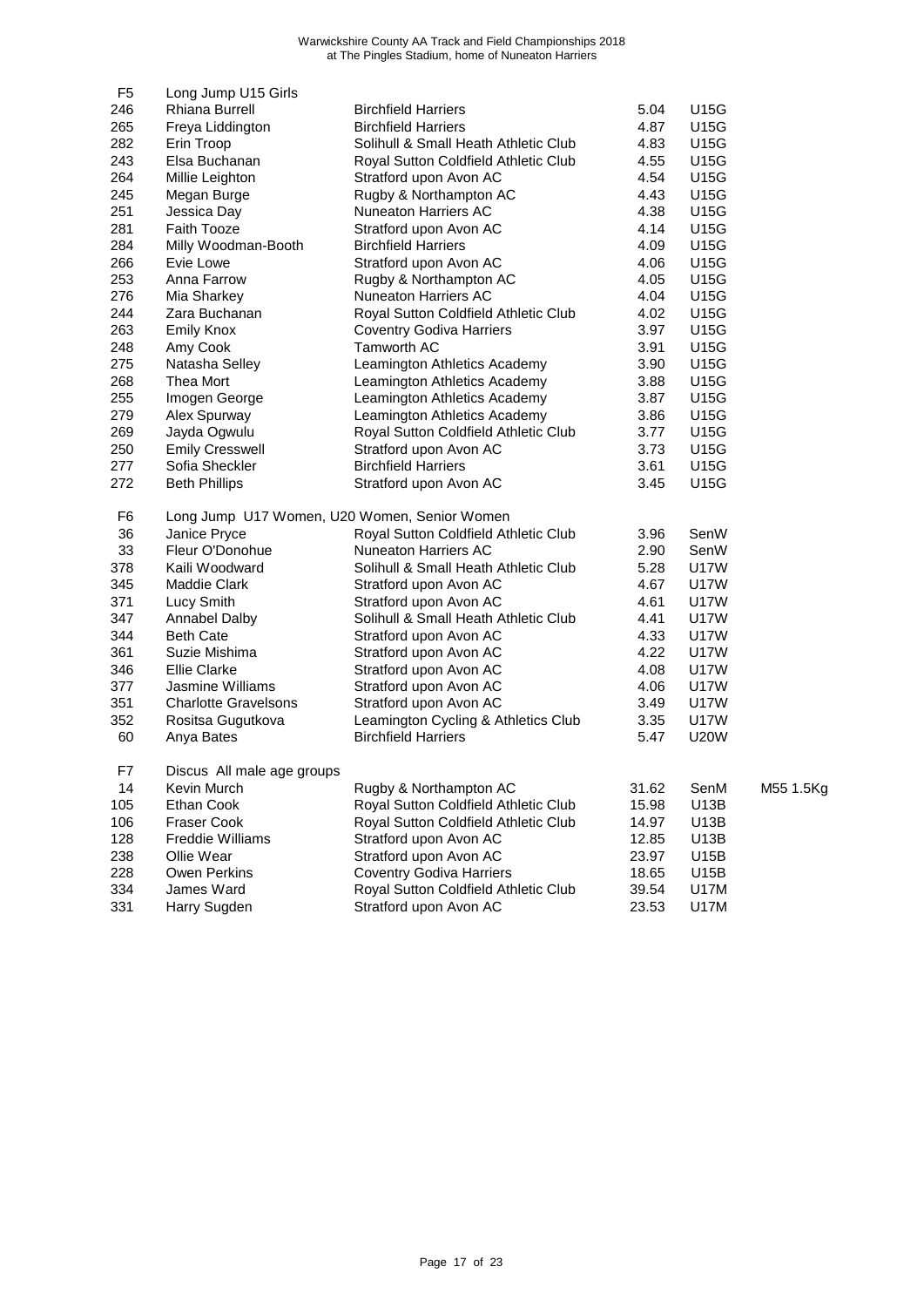| F <sub>8</sub> | Long Jump U17 Men, U20 Men, Senior Men           |                                      |       |             |
|----------------|--------------------------------------------------|--------------------------------------|-------|-------------|
| 6              | Thomas Harrington                                | <b>Birchfield Harriers</b>           | 6.89  | SenM        |
| 19             | Rashpal Singh                                    | <b>Coventry Godiva Harriers</b>      | 4.15  | SenM        |
| 303            | Kyle Boden                                       | <b>Birchfield Harriers</b>           | 5.76  | U17M        |
| 315            | Conor Jelley                                     | Leamington Athletics Academy         | 5.68  | U17M        |
| 326            | Alex Powell                                      | Stratford upon Avon AC               | 5.64  | U17M        |
| 322            | <b>Mathew Millward-Brookes</b>                   | Stratford upon Avon AC               | 5.60  | U17M        |
| 338            | Cameron Williams-Stein                           | Leamington Cycling & Athletics Club  | 5.53  | U17M        |
| 335            | <b>Bradley Whitehead</b>                         | Rugby & Northampton AC               | 5.49  | U17M        |
| 337            | Cole Williams                                    | Stratford upon Avon AC               | 5.32  | U17M        |
| 331            | Harry Sugden                                     | Stratford upon Avon AC               | 5.29  | U17M        |
| 305            | <b>Nick Butler</b>                               | Stratford upon Avon AC               | 5.18  | U17M        |
| 313            | William Humphreys                                | Stratford upon Avon AC               | 4.85  | U17M        |
| 54             | <b>Jack Sumners</b>                              | Stratford upon Avon AC               | 6.65  | <b>U20M</b> |
| 56             | Morgan Treasure                                  | <b>Birchfield Harriers</b>           | 6.32  | <b>U20M</b> |
| 44             | Daniel Boyd                                      | Stratford upon Avon AC               | 6.06  | <b>U20M</b> |
| F <sub>9</sub> | Discus U17 Women, U20 Women, Senior Women        |                                      |       |             |
| 34             | <b>Carol Parker</b>                              | <b>Coventry Godiva Harriers</b>      | 34.36 | SenW        |
| 35             | Chrissie Prince                                  | Royal Sutton Coldfield Athletic Club | 29.97 | SenW        |
| 38             | Kate Whiston                                     | Solihull & Small Heath Athletic Club | 29.58 | SenW        |
| 31             | Deborah Murch                                    | Rugby & Northampton AC               | 21.00 | SenW        |
| 355            | Cerys James                                      | Rugby & Northampton AC               | 15.02 | <b>U17W</b> |
| 68             | Sophie Hunt                                      | Leamington Cycling & Athletics Club  | 28.82 | <b>U20W</b> |
| 59             | Lauren Ashbourne                                 | Leamington Cycling & Athletics Club  | 27.54 | U20W        |
| 71             | Monaswee Millward-Brookes Stratford upon Avon AC |                                      | 16.01 | <b>U20W</b> |
| F10            | Long Jump U13 Boys                               |                                      |       |             |
| 127            | Charlie Whorrod                                  | Stratford upon Avon AC               | 4.72  | U13B        |
| 113            | Zach McKenzie                                    | Stratford upon Avon AC               | 4.57  | U13B        |
| 121            | Jayden Smith                                     | <b>Coventry Godiva Harriers</b>      | 4.42  | U13B        |
| 107            | <b>Robert Gemmill</b>                            | Solihull & Small Heath Athletic Club | 4.19  | U13B        |
| 125            | James Verralls                                   | Stratford upon Avon AC               | 4.11  | U13B        |
| 110            | Zac Humphries                                    | <b>BRAT Club</b>                     | 3.96  | U13B        |
| 128            | <b>Freddie Williams</b>                          | Stratford upon Avon AC               | 3.82  | U13B        |
| 129            | Linden Williams                                  | Stratford upon Avon AC               | 3.80  | U13B        |
| 109            | Jayden Humphreys                                 | Royal Sutton Coldfield Athletic Club | 3.53  | U13B        |
| 126            | Tom Weaver                                       | Stratford upon Avon AC               | 3.53  | U13B        |
| 117            | Will Poulten                                     | Stratford upon Avon AC               | 3.49  | U13B        |
| 108            | Harry Hibbert                                    | Stratford upon Avon AC               | 3.39  | U13B        |
| 114            | Samuel Morrey                                    | Leamington Cycling & Athletics Club  | 3.35  | U13B        |
| 111            | Harry Lole                                       | Rugby & Northampton AC               | 3.02  | U13B        |
| F11            | Long Jump U15 Boys                               |                                      |       |             |
| 207            | <b>Freddie Clemons</b>                           | Stratford upon Avon AC               | 5.14  | U15B        |
| 235            | Benjamin Steele                                  | Solihull & Small Heath Athletic Club | 4.86  | U15B        |
| 215            | Lewis Gurney                                     | Rugby & Northampton AC               | 4.67  | U15B        |
| 232            | Ollie Scott                                      | Rugby & Northampton AC               | 4.33  | U15B        |
| 219            | Rio Maye                                         | <b>Coventry Godiva Harriers</b>      | 4.22  | U15B        |
| 230            | Lewis Robinson                                   | Stratford upon Avon AC               | 4.20  | U15B        |
| 214            | Harry Gravelsons                                 | Stratford upon Avon AC               | 4.09  | U15B        |
| 208            | Morgan Cooke                                     | Stratford upon Avon AC               | 3.98  | U15B        |
| 206            | <b>Edmund Campbell</b>                           | Stratford upon Avon AC               | 3.98  | U15B        |
| 225            | Aaron Oshenye                                    | Royal Sutton Coldfield Athletic Club | 3.53  | U15B        |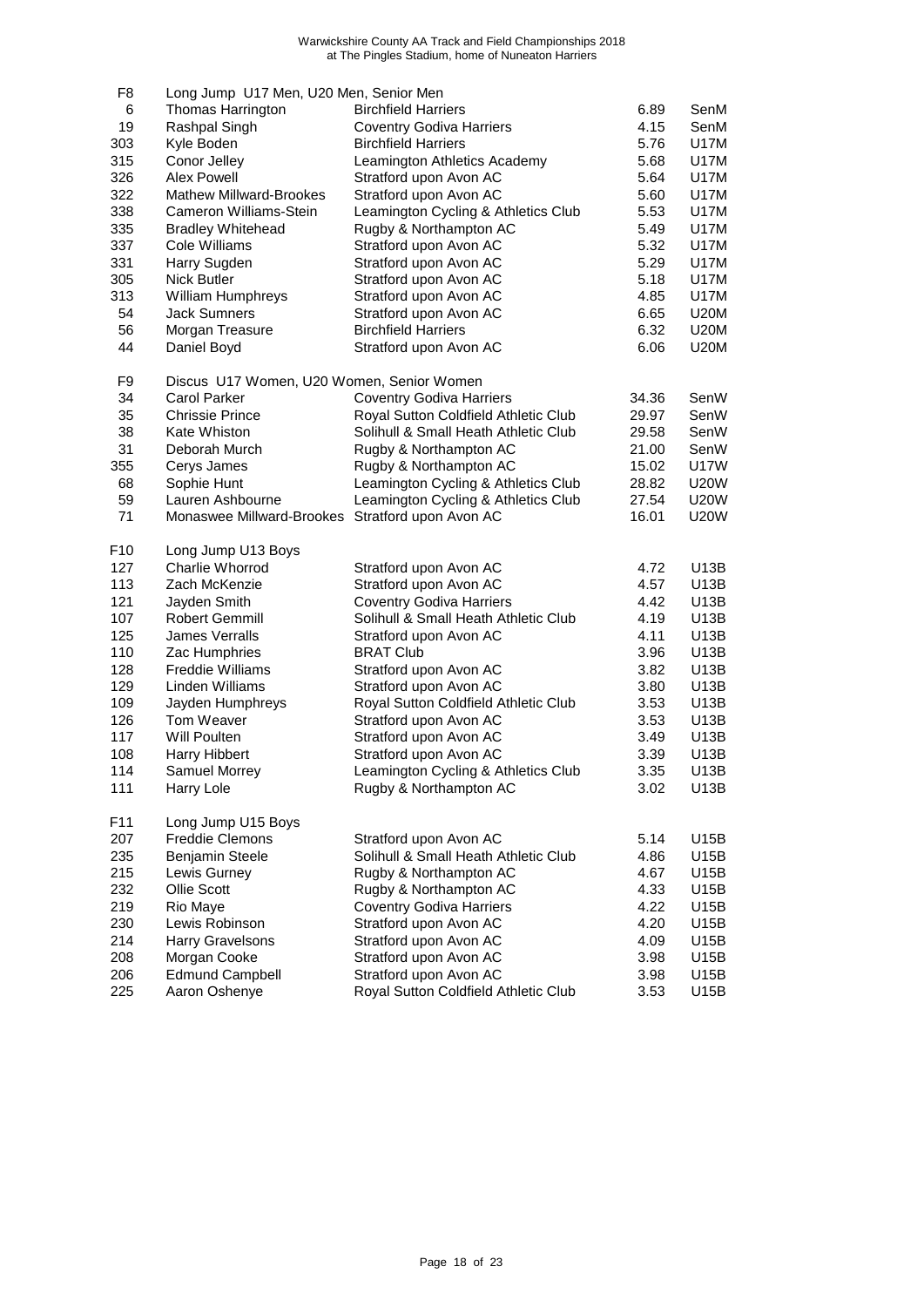| F <sub>12</sub> | Discus U13 Girls, U15 Girls           |                                      |       |             |         |
|-----------------|---------------------------------------|--------------------------------------|-------|-------------|---------|
| 158             | <b>Tulah Searle</b>                   | Stratford upon Avon AC               | 13.65 | <b>U13G</b> |         |
| 153             | <b>Holly Newton</b>                   | Stratford upon Avon AC               | 13.54 | U13G        |         |
| 161             | Annabelle Wolverson                   | Stratford upon Avon AC               | 12.22 | U13G        |         |
| 273             | Mica Quinn                            | Rugby & Northampton AC               | 20.22 | U15G        |         |
| 270             | Jessica Parker                        | <b>Coventry Godiva Harriers</b>      | 19.31 | U15G        |         |
| 248             | Amy Cook                              | <b>Tamworth AC</b>                   | 16.88 | U15G        |         |
| 264             | Millie Leighton                       | Stratford upon Avon AC               | 16.02 | U15G        |         |
| 271             | Mollie Mae Peniket-Aldridge           | <b>Birchfield Harriers</b>           | 15.44 | U15G        |         |
| 242             | <b>Charlotte Bowers</b>               | Rugby & Northampton AC               | 14.74 | U15G        |         |
| 259             | Robin Greenwood                       | Leamington Cycling & Athletics Club  | 14.59 | U15G        |         |
| 240             | Neva Bevan                            | <b>Birchfield Harriers</b>           | 14.42 | U15G        |         |
| 272             | <b>Beth Phillips</b>                  | Stratford upon Avon AC               | 12.16 | U15G        |         |
| 247             | <b>Eleanor Clark</b>                  | Stratford upon Avon AC               | 9.40  | U15G        |         |
| F <sub>13</sub> | Triple Jump All male age groups       |                                      |       |             |         |
| 705             | Zac Cale                              | Leamington Athletics Academy         | 9.39  | U15B        |         |
| 726             | Ollie Scott                           | Rugby & Northampton AC               | 9.29  | U15B        |         |
| 818             | Sean Mhende                           | <b>Birchfield Harriers</b>           | 12.72 | U17M        |         |
| 806             | Gabriel Ekpa                          | <b>Birchfield Harriers</b>           | 12.69 | <b>U17M</b> |         |
| 808             | Benjamin Harrington                   | <b>Birchfield Harriers</b>           | 12.21 | U17M        |         |
| 828             | Cameron Williams-Stein                | Leamington Cycling & Athletics Club  | 12.01 | U17M        |         |
| 827             | Cole Williams                         | Stratford upon Avon AC               | 11.92 | <b>U17M</b> |         |
| 815             | Ben Lole                              | Rugby & Northampton AC               | 10.60 | <b>U17M</b> |         |
| 545             | <b>Isaac Sergeant</b>                 | Stratford upon Avon AC               | 9.75  | <b>U20M</b> |         |
| F14             | Shot Put U17 Men, U20 Men, Senior Men |                                      |       |             |         |
| 502             | Jonathan Briggs                       | <b>BRAT Club</b>                     | 12.89 | SenM        |         |
| 513             | Kevin Murch                           | Rugby & Northampton AC               | 10.16 | SenM        | M55 6Kg |
| 516             | <b>Tyrone Williams</b>                | <b>Birchfield Harriers</b>           | 8.46  | SenM        | F37 5Kg |
| 801             | Fenton Bishop-Timings                 | Rugby & Northampton AC               | 12.09 | U17M        |         |
| 829             | Aran Woodger                          | Stratford upon Avon AC               | 7.78  | U17M        |         |
| 810             | Finlay Hutchinson                     | Stratford upon Avon AC               | 5.81  | U17M        |         |
| 545             | <b>Isaac Sergeant</b>                 | Stratford upon Avon AC               | 7.15  | <b>U20M</b> |         |
| F <sub>15</sub> | Javelin U13 Boys, U15 Boys            |                                      |       |             |         |
| 615             | Joshua Roberts                        | Stratford upon Avon AC               | 35.37 | U13B        |         |
| 626             | <b>Freddie Williams</b>               | Stratford upon Avon AC               | 21.00 | U13B        |         |
| 624             | Tom Weaver                            | Stratford upon Avon AC               | 19.13 | U13B        |         |
| 617             | James Selley                          | Leamington Athletics Academy         | 16.90 | U13B        |         |
| 603             | <b>Harrison Barnes</b>                | Rugby & Northampton AC               | 15.68 | U13B        |         |
| 610             | Harry Lole                            | Rugby & Northampton AC               | 15.38 | U13B        |         |
| 733             | Ollie Wear                            | Stratford upon Avon AC               | 44.75 | U15B        |         |
| 710             | <b>Adam Farrow</b>                    | Stratford upon Avon AC               | 37.43 | U15B        |         |
| 730             | Acelin Smith                          | Stratford upon Avon AC               | 35.30 | U15B        |         |
| 707             | <b>Freddie Clemons</b>                | Stratford upon Avon AC               | 33.53 | U15B        |         |
| 702             | <b>Stephen Bates</b>                  | Nuneaton Harriers AC                 | 28.92 | U15B        |         |
| 731             | Benjamin Steele                       | Solihull & Small Heath Athletic Club | 26.51 | U15B        |         |
| 724             | Owen Perkins                          | <b>Coventry Godiva Harriers</b>      | 14.68 | U15B        |         |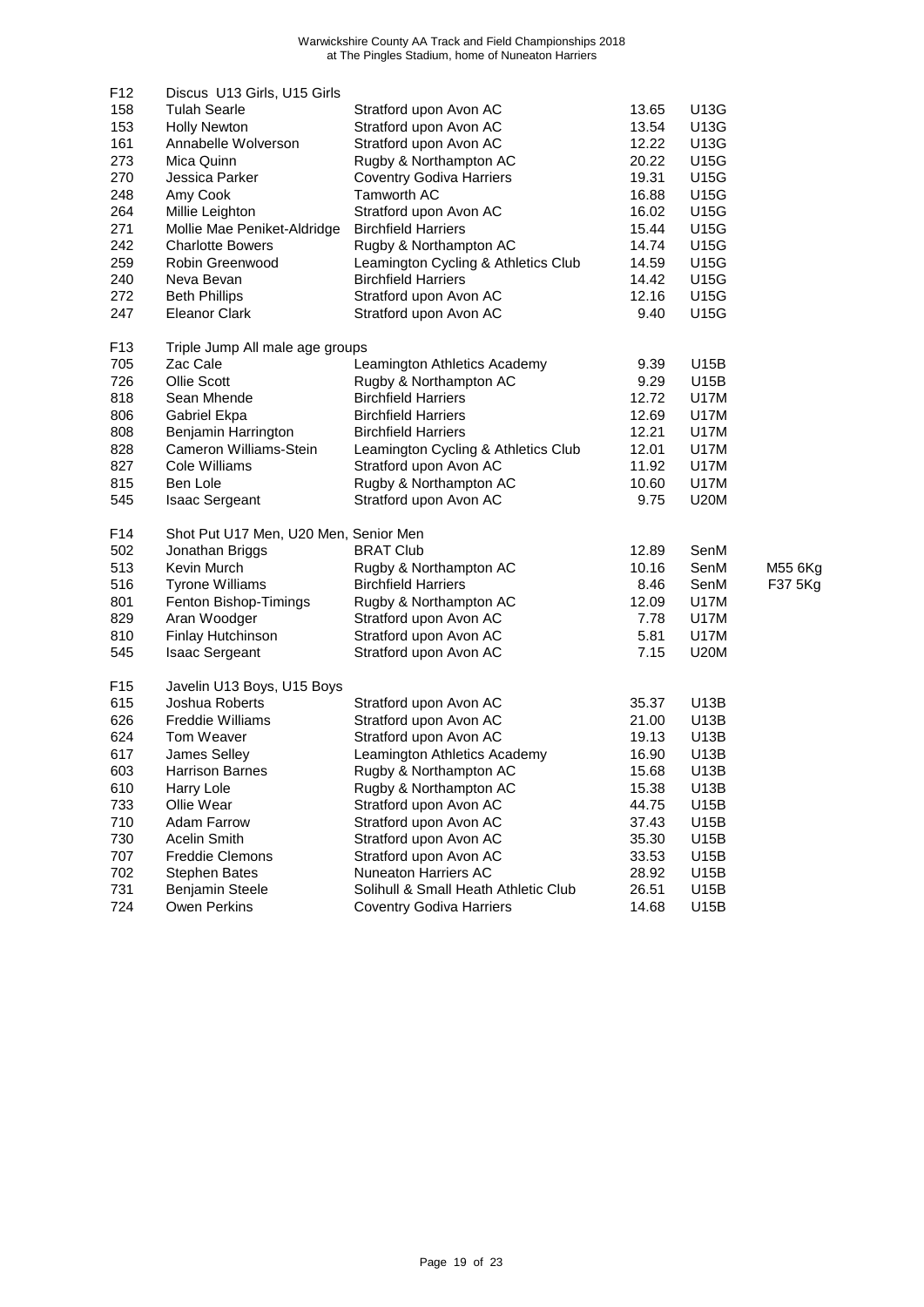| F16             | High Jump All male age groups                    |                                      |       |             |           |
|-----------------|--------------------------------------------------|--------------------------------------|-------|-------------|-----------|
| 611             | Zach McKenzie                                    | Stratford upon Avon AC               | 1.45  | U13B        |           |
| 618             | <b>Isaac Skinner-Kakite</b>                      | Rugby & Northampton AC               | 1.30  | U13B        |           |
| 607             | Ethan Cook                                       | Royal Sutton Coldfield Athletic Club | 1.20  | U13B        |           |
| 710             | <b>Adam Farrow</b>                               | Stratford upon Avon AC               | 1.65  | U15B        |           |
| 702             | <b>Stephen Bates</b>                             | <b>Nuneaton Harriers AC</b>          | 1.60  | U15B        |           |
| 707             | <b>Freddie Clemons</b>                           | Stratford upon Avon AC               | 1.55  | U15B        |           |
| 722             | Charlie Panayiotou                               | Solihull & Small Heath Athletic Club | 1.50  | U15B        |           |
| 715             | Lewis Gurney                                     | Rugby & Northampton AC               | 1.50  | U15B        |           |
| 717             | James Kenyon                                     | Stratford upon Avon AC               | 1.50  | U15B        |           |
| 720             | Karnell Nunes-Smith                              | <b>Birchfield Harriers</b>           | 1.40  | U15B        |           |
| 714             | <b>Harry Gravelsons</b>                          | Stratford upon Avon AC               | 1.40  | U15B        |           |
| 828             | Cameron Williams-Stein                           | Leamington Cycling & Athletics Club  | 1.60  | <b>U17M</b> |           |
| 541             | Ryan Humphreys                                   | Royal Sutton Coldfield Athletic Club | 1.60  | <b>U20M</b> |           |
| F17             | Javelin U17 Men, U20 Men, Senior Men             |                                      |       |             |           |
| 507             | Igor Huszak                                      | <b>BRAT Club</b>                     | 36.99 | SenM        |           |
| 513             | Kevin Murch                                      | Rugby & Northampton AC               | 50.72 | SenM        | M55 700gm |
| 516             | <b>Tyrone Williams</b>                           | <b>Birchfield Harriers</b>           | 23.18 | SenM        | F37 600gm |
| 829             | Aran Woodger                                     | Stratford upon Avon AC               | 29.14 | U17M        |           |
| 801             | Fenton Bishop-Timings                            | Rugby & Northampton AC               | 48.50 | U17M        |           |
| 545             | <b>Isaac Sergeant</b>                            | Stratford upon Avon AC               | 22.04 | <b>U20M</b> |           |
| 539             | Daniel Hague                                     | Stratford upon Avon AC               | 37.20 | <b>U20M</b> |           |
| F18             | Shot Put U13 Boys, U15 Boys                      |                                      |       |             |           |
| 617             | James Selley                                     | Leamington Athletics Academy         | 6.90  | U13B        |           |
| 612             | Samuel Morrey                                    | Leamington Cycling & Athletics Club  | 5.88  | U13B        |           |
| 603             | <b>Harrison Barnes</b>                           | Rugby & Northampton AC               | 5.60  | U13B        |           |
| 701             | <b>Gabriel Ball</b>                              | Leamington Athletics Academy         | 10.78 | U15B        |           |
| 710             | <b>Adam Farrow</b>                               | Stratford upon Avon AC               | 10.48 | U15B        |           |
| 700             | Matthew Ashbourne                                | Leamington Cycling & Athletics Club  | 10.40 | U15B        |           |
| 733             | Ollie Wear                                       | Stratford upon Avon AC               | 9.29  | U15B        |           |
| 707             | <b>Freddie Clemons</b>                           | Stratford upon Avon AC               | 8.33  | U15B        |           |
| 713             | Harry Goldthorp                                  | Rugby & Northampton AC               | 7.57  | U15B        |           |
| 724             | Owen Perkins                                     | <b>Coventry Godiva Harriers</b>      | 7.08  | U15B        |           |
| F19             | Triple Jump All female age groups                |                                      |       |             |           |
| 528             | Janice Pryce                                     | Royal Sutton Coldfield Athletic Club | 9.48  | SenW        |           |
| 766             | Millie Leighton                                  | Stratford upon Avon AC               | 10.66 | <b>U15G</b> |           |
| 743             | Megan Burge                                      | Rugby & Northampton AC               | 9.55  | U15G        |           |
| 795             | Jemma Hall                                       | Stratford upon Avon AC               | 8.23  | U15G        |           |
| 839             | <b>Charlotte Gravelsons</b>                      | Stratford upon Avon AC               | 7.97  | U17W        |           |
| 560             | Jasmine Lovell                                   | <b>Birchfield Harriers</b>           | 10.64 | <b>U20W</b> |           |
| F <sub>20</sub> | Shot Put U17 Women, U20 Women, Senior Women      |                                      |       |             |           |
| 526             | <b>Carol Parker</b>                              | <b>Coventry Godiva Harriers</b>      | 10.90 | SenW        |           |
| 533             | Paula Williams                                   | Stratford upon Avon AC               | 10.21 | SenW        |           |
| 527             | <b>Chrissie Prince</b>                           | Royal Sutton Coldfield Athletic Club | 9.69  | SenW        |           |
| 524             | Deborah Murch                                    | Rugby & Northampton AC               | 9.60  | SenW        | W55 3Kg   |
| 835             | <b>Ellie Clarke</b>                              | Stratford upon Avon AC               | 8.77  | U17W        |           |
| 834             | Maddie Clark                                     | Stratford upon Avon AC               | 8.33  | U17W        |           |
| 839             | <b>Charlotte Gravelsons</b>                      | Stratford upon Avon AC               | 8.00  | <b>U17W</b> |           |
| 863             | Jasmine Williams                                 | Stratford upon Avon AC               | 7.17  | U17W        |           |
| 842             | Cerys James                                      | Rugby & Northampton AC               | 6.93  | <b>U17W</b> |           |
| 551             | Nichole Birmingham                               | <b>Birchfield Harriers</b>           | 10.78 | U20W        |           |
| 549             | Zainab Balogun                                   | <b>Coventry Godiva Harriers</b>      | 10.16 | U20W        |           |
| 558             | Sophie Hunt                                      | Leamington Cycling & Athletics Club  | 9.74  | U20W        |           |
| 562             | Monaswee Millward-Brookes Stratford upon Avon AC |                                      | 6.99  | U20W        |           |
|                 | Note - U20 result is under appeal.               |                                      |       |             |           |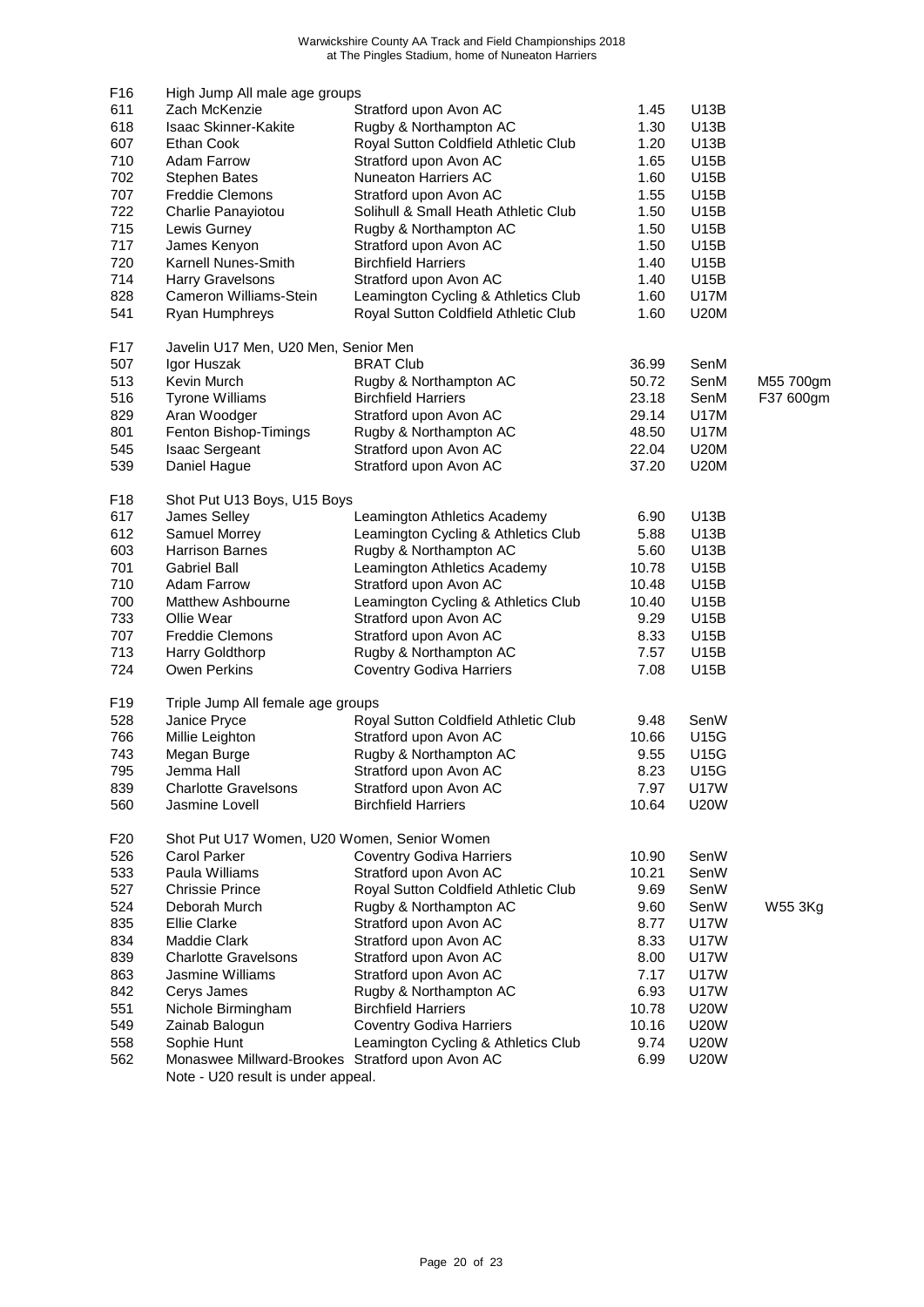| <b>F21A</b> | Javelin U13 Girls       |                                      |       |             |    |
|-------------|-------------------------|--------------------------------------|-------|-------------|----|
| 653         | <b>Holly Newton</b>     | Stratford upon Avon AC               | 22.37 | U13G        |    |
| 650         | Megan Marsh             | Leamington Cycling & Athletics Club  | 21.36 | U13G        |    |
| 638         | Abigail George          | Leamington Athletics Academy         | 17.20 | U13G        |    |
| 654         | <b>Issy Newton</b>      | Stratford upon Avon AC               | 16.88 | U13G        |    |
| 641         | Mischa Hall             | Stratford upon Avon AC               | 8.95  | U13G        |    |
| 660         | Jessica Tuckley         | <b>Nuneaton Harriers AC</b>          | 8.66  | U13G        |    |
| 632         | <b>Tilly Campbell</b>   | Stratford upon Avon AC               | 8.53  | U13G        |    |
| 658         | Evie Savage             | Stratford upon Avon AC               | nm    | U13G        |    |
| F21B        | Javelin U15 Girls       |                                      |       |             |    |
| 748         | Amy Cook                | <b>Tamworth AC</b>                   | 31.04 | <b>U15G</b> |    |
| 766         | Millie Leighton         | Stratford upon Avon AC               | 25.26 | U15G        |    |
| 788         | <b>Ruby Spencer</b>     | Tamworth AC                          | 23.87 | <b>U15G</b> |    |
| 740         | Elsa Buchanan           | Royal Sutton Coldfield Athletic Club | 23.12 | U15G        |    |
| 755         | Imogen George           | Leamington Athletics Academy         | 21.95 | U15G        |    |
| 763         | Anisa Hamilton          | <b>Birchfield Harriers</b>           | 20.03 | <b>U15G</b> |    |
| 760         | Robin Greenwood         | Leamington Cycling & Athletics Club  | 18.90 | <b>U15G</b> |    |
| 795         | Jemma Hall              | Stratford upon Avon AC               | 14.89 | U15G        |    |
| 783         | Mia Sharkey             | Nuneaton Harriers AC                 | 13.43 | <b>U15G</b> |    |
| 741         | Zara Buchanan           | Royal Sutton Coldfield Athletic Club | 12.35 | U15G        |    |
| F22/24      | <b>Qudakids Howler</b>  |                                      |       |             |    |
| 964         | Alfie Hall              | Royal Sutton Coldfield Athletic Club | 33.00 | <b>U11B</b> | 66 |
| 959         | Flynn Dathan            | Stratford upon Avon AC               | 31.00 | <b>U11B</b> | 62 |
| 952         | Thomas Whorrod          | Stratford upon Avon AC               | 29.00 | U11B        | 58 |
| 955         | <b>William Gower</b>    | Rugby&Northampton AC                 | 26.00 | U11B        | 52 |
| 961         | Jacob Harris            | Royal Sutton Coldfield Athletic Club | 26.00 | U11B        | 52 |
| 954         | Alex McMillan           | Stratford upon Avon AC               | 25.00 | <b>U11B</b> | 50 |
| 953         | Kyi Emrey               | Royal Sutton Coldfield Athletic Club | 25.00 | U11B        | 50 |
| 965         | Sebastian Hillard       | Stratford upon Avon AC               | 23.00 | U11B        | 46 |
| 958         | Finn Williams-Stein     | Leamington Cycling & Athletics Club  | 22.00 | U11B        | 44 |
| 960         | Andre Onyekwe           | Leamington Athletics Academy         | 21.00 | U11B        | 42 |
| 968         | <b>Charlie Yates</b>    | <b>Nuneaton Harriers</b>             | 20.00 | U11B        | 40 |
| 951         | James Gould             | Leamington Cycling and Athletic Club | 18.00 | <b>U11B</b> | 36 |
| 956         | Harrison McCarter       | Rugby&Northampton AC                 | 18.00 | <b>U11B</b> | 36 |
| 970         | Elliot Skinner-Kakitie  | Rugby&Northampton AC                 | 17.00 | U11B        | 34 |
| 967         | Evan Holman             | Rugby&Northampton AC                 | 17.00 | <b>U11B</b> | 34 |
| 962         | <b>Barnaby Richards</b> | Stratford upon Avon AC               | 16.00 | <b>U11B</b> | 32 |
| 969         | Ishan Carson            | Leamington Cycling and Athletic Club | 15.00 | U11B        | 30 |
| 963         | Jacob Vural             | Rugby&Northampton AC                 | 14.00 | <b>U11B</b> | 28 |
| 950         | <b>Oliver Battersby</b> | Stratford upon Avon AC               | 9.00  | <b>U11B</b> | 18 |
| 966         | Oscar Mort              | Leamington Athletics Academy         | 5.00  | U11B        | 10 |
| 905         | Imogen Lane             | <b>Coventry Godiva Harriers</b>      | 24.00 | <b>U11G</b> | 48 |
| 912         | Isabelle Knight         | Rugby&Northampton AC                 | 20.00 | U11G        | 40 |
| 909         | Olivia Shalders         | Stratford upon Avon AC               | 17.00 | <b>U11G</b> | 34 |
| 902         | <b>Lily Sharkey</b>     | <b>Nuneaton Harriers</b>             | 17.00 | <b>U11G</b> | 34 |
| 904         | <b>Emilie Ross</b>      | Stratford upon Avon AC               | 17.00 | <b>U11G</b> | 34 |
| 913         | Ella Burge              | Rugby&Northampton AC                 | 16.00 | <b>U11G</b> | 32 |
| 916         | Verity Skinner-Kakitie  | Rugby&Northampton AC                 | 15.00 | <b>U11G</b> | 30 |
| 906         | Annabel Jacks           | Rugby&Northampton AC                 | 15.00 | <b>U11G</b> | 30 |
| 911         | Elsie Davidson          | <b>Coventry Godiva Harriers</b>      | 15.00 | <b>U11G</b> | 30 |
| 903         | Olivia Monk             | Rugby&Northampton AC                 | 14.00 | <b>U11G</b> | 28 |
| 901         | <b>Ruby Edwards</b>     | Stratford upon Avon AC               | 11.00 | <b>U11G</b> | 22 |
| 900         | Ella Peeke              | Stratford upon Avon AC               | 10.00 | <b>U11G</b> | 20 |
| 914         | <b>Florence Male</b>    | Royal Sutton Coldfield Athletic Club | 9.00  | <b>U11G</b> | 18 |
| 910         | Scarlett Smith          | Rugby&Northampton AC                 | 9.00  | <b>U11G</b> | 18 |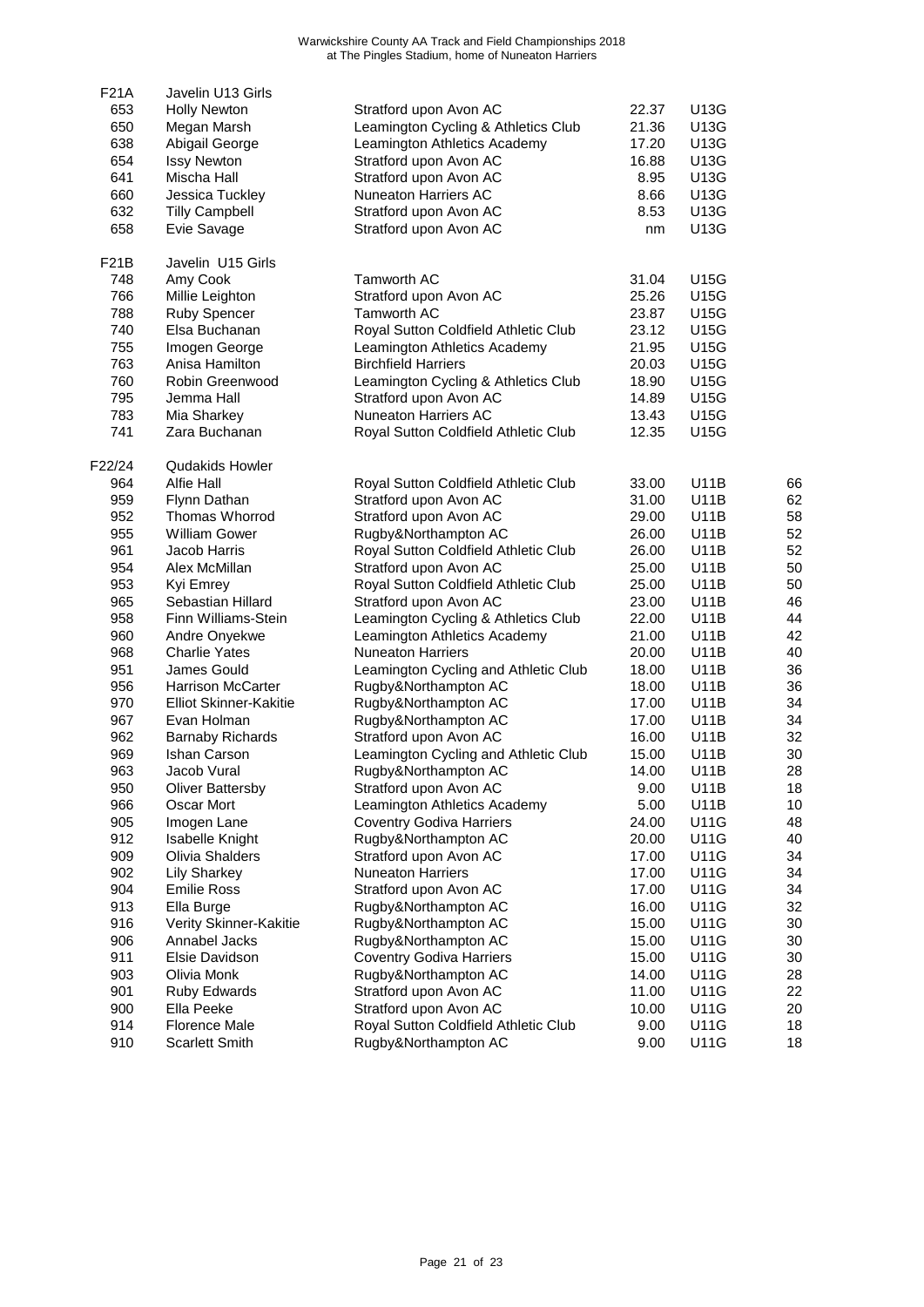| F22/24          | Quadkids Long Jump             |                                      |      |             |              |
|-----------------|--------------------------------|--------------------------------------|------|-------------|--------------|
| 956             | <b>Harrison McCarter</b>       | Rugby&Northampton AC                 | 3.92 | <b>U11B</b> | 67           |
| 965             | Sebastian Hillard              | Stratford upon Avon AC               | 3.74 | U11B        | 61           |
| 964             | <b>Alfie Hall</b>              | Royal Sutton Coldfield Athletic Club | 3.62 | U11B        | 57           |
| 952             | Thomas Whorrod                 | Stratford upon Avon AC               | 3.47 | U11B        | 52           |
| 960             | Andre Onyekwe                  | Leamington Athletics Academy         | 3.41 | <b>U11B</b> | 50           |
| 954             | Alex McMillan                  | Stratford upon Avon AC               | 3.32 | <b>U11B</b> | 47           |
| 958             | Finn Williams-Stein            | Leamington Cycling & Athletics Club  | 3.29 | U11B        | 46           |
| 959             | Flynn Dathan                   | Stratford upon Avon AC               | 3.24 | U11B        | 44           |
| 951             | James Gould                    | Leamington Cycling and Athletic Club | 3.21 | U11B        | 43           |
| 970             | <b>Elliot Skinner-Kakitie</b>  | Rugby&Northampton AC                 | 3.18 | <b>U11B</b> | 42           |
| 962             | <b>Barnaby Richards</b>        | Stratford upon Avon AC               | 3.12 | <b>U11B</b> | 40           |
| 961             | Jacob Harris                   | Royal Sutton Coldfield Athletic Club | 3.10 | U11B        | 40           |
| 955             | <b>William Gower</b>           | Rugby&Northampton AC                 | 3.03 | U11B        | 37           |
| 953             | Kyi Emrey                      | Royal Sutton Coldfield Athletic Club | 2.96 | U11B        | 35           |
| 963             | Jacob Vural                    | Rugby&Northampton AC                 | 2.79 | U11B        | 29           |
| 950             | <b>Oliver Battersby</b>        | Stratford upon Avon AC               | 2.75 | <b>U11B</b> | 28           |
| 968             | <b>Charlie Yates</b>           | <b>Nuneaton Harriers</b>             | 2.73 | <b>U11B</b> | 27           |
| 969             | Ishan Carson                   | Leamington Cycling and Athletic Club | 2.49 | <b>U11B</b> | 19           |
| 966             | Oscar Mort                     | Leamington Athletics Academy         | 2.41 | <b>U11B</b> | 17           |
| 967             | Evan Holman                    | Rugby&Northampton AC                 | 1.80 | U11B        | $\mathbf{1}$ |
| 912             | Isabelle Knight                | Rugby&Northampton AC                 | 3.26 | <b>U11G</b> | 45           |
| 905             | Imogen Lane                    | <b>Coventry Godiva Harriers</b>      | 3.19 | <b>U11G</b> | 43           |
| 901             | Ruby Edwards                   | Stratford upon Avon AC               | 3.16 | <b>U11G</b> | 42           |
| 904             | <b>Emilie Ross</b>             | Stratford upon Avon AC               | 3.03 | <b>U11G</b> | 37           |
| 902             | <b>Lily Sharkey</b>            | <b>Nuneaton Harriers</b>             | 2.97 | U11G        | 35           |
| 911             | Elsie Davidson                 | <b>Coventry Godiva Harriers</b>      | 2.88 | <b>U11G</b> | 32           |
| 914             | <b>Florence Male</b>           | Royal Sutton Coldfield Athletic Club | 2.69 | <b>U11G</b> | 26           |
| 903             | Olivia Monk                    | Rugby&Northampton AC                 | 2.64 | <b>U11G</b> | 24           |
| 906             | Annabel Jacks                  | Rugby&Northampton AC                 | 2.62 | <b>U11G</b> | 24           |
| 910             | <b>Scarlett Smith</b>          | Rugby&Northampton AC                 | 2.58 | U11G        | 22           |
| 909             | Olivia Shalders                | Stratford upon Avon AC               | 2.47 | U11G        | 19           |
| 900             | Ella Peeke                     | Stratford upon Avon AC               | 2.46 | <b>U11G</b> | 18           |
| 916             | Verity Skinner-Kakitie         | Rugby&Northampton AC                 | 2.00 | U11G        | $\mathbf{3}$ |
| 913             | Ella Burge                     | Rugby&Northampton AC                 | 2.00 | U11G        | 3            |
| F <sub>23</sub> | High Jump U13 Girls, U15 Girls |                                      |      |             |              |
| 647             | Lucy Lane                      | Stratford upon Avon AC               | 1.40 | U13G        |              |
| 629             | Ella Bower                     | Leamington Cycling & Athletics Club  | 1.40 | U13G        |              |
| 646             | Monique James-Thomas           | <b>BRAT Club</b>                     | 1.30 | U13G        |              |
| 637             | Poppy Fox-Rowe                 | Stratford upon Avon AC               | 1.25 | U13G        |              |
| 633             | Amelie Cate                    | Stratford upon Avon AC               | 1.20 | U13G        |              |
| 657             | Olivia Robinson                | Stratford upon Avon AC               | 1.15 | U13G        |              |
| 656             | Scarlett Richardson            | Stratford upon Avon AC               | 1.05 | U13G        |              |
| 744             | Rhiana Burrell                 | <b>Birchfield Harriers</b>           | 1.64 | U15G        |              |
| 771             | Evie Lowe                      | Stratford upon Avon AC               | 1.55 | U15G        |              |
| 792             | Erin Troop                     | Solihull & Small Heath Athletic Club | 1.50 | <b>U15G</b> |              |
| 758             | Faye Gourlay                   | Stratford upon Avon AC               | 1.45 | U15G        |              |
| 764             | Ruby Irving                    | Rugby & Northampton AC               | 1.30 | U15G        |              |
| 742             | Caitlin Buckley                | Stratford upon Avon AC               | 1.30 | U15G        |              |
| 774             | Thea Mort                      | Leamington Athletics Academy         | 1.30 | U15G        |              |
| F <sub>25</sub> | High Jump U17 Women, U20 Women |                                      |      |             |              |
| 864             | Kaili Woodward                 | Solihull & Small Heath Athletic Club | 1.50 | U17W        |              |
| 847             | <b>Eloise Nowill</b>           | Rugby & Northampton AC               | 1.45 | U17W        | $=$ 2nd      |
| 859             | Jodie Watson                   | Stratford upon Avon AC               | 1.45 | U17W        | $=2nd$       |
| 862             | <b>Emily Wild</b>              | Stratford upon Avon AC               | 1.45 | U17W        |              |
| 831             | Ellie Bryan                    | Stratford upon Avon AC               | 1.40 | U17W        |              |
| 561             | Emily Madden Forman            | Stratford upon Avon AC               | 1.65 | <b>U20W</b> |              |